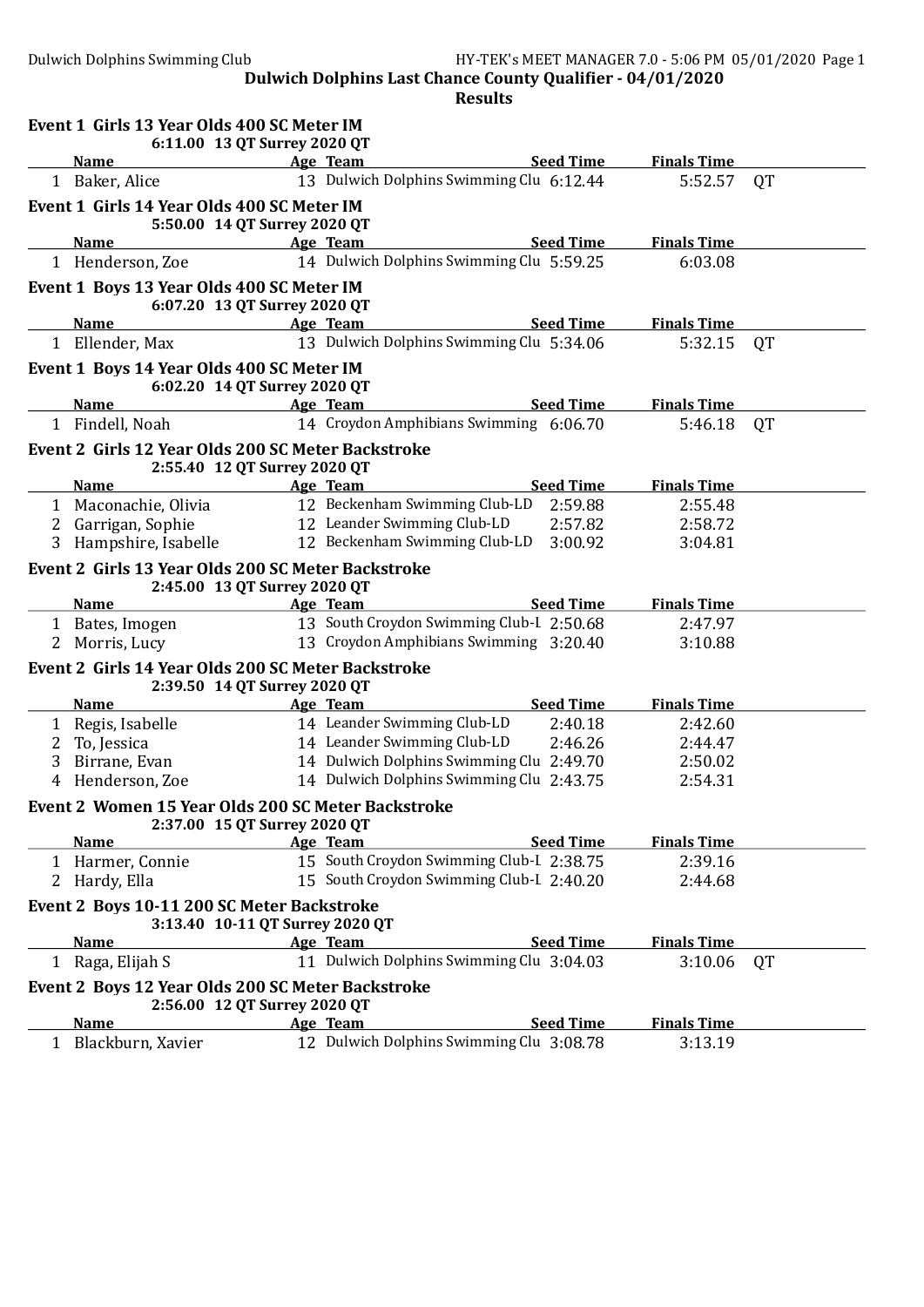|   | Event 2 Boys 13 Year Olds 200 SC Meter Backstroke<br>2:46.10 13 QT Surrey 2020 QT    |                                          |                  |                    |           |
|---|--------------------------------------------------------------------------------------|------------------------------------------|------------------|--------------------|-----------|
|   | <b>Name</b>                                                                          | Age Team                                 | <b>Seed Time</b> | <b>Finals Time</b> |           |
|   | 1 Sandigursky, Alexander                                                             | 13 Beckenham Swimming Club-LD 3:25.14    |                  | 3:16.71            |           |
|   | Event 2 Men 15 Year Olds 200 SC Meter Backstroke<br>2:31.10 15 QT Surrey 2020 QT     |                                          |                  |                    |           |
|   | <b>Name</b>                                                                          | Age Team                                 | <b>Seed Time</b> | <b>Finals Time</b> |           |
|   | 1 Oelkers, Arun                                                                      | 15 Croydon Amphibians Swimming 2:31.15   |                  | 2:25.12            | <b>QT</b> |
|   | Event 2 Men 16 Year Olds 200 SC Meter Backstroke<br>2:29.20 16 QT Surrey 2020 QT     |                                          |                  |                    |           |
|   | Name                                                                                 | Age Team                                 | <b>Seed Time</b> | <b>Finals Time</b> |           |
|   | --- Taylor, Jacob                                                                    | 16 Leander Swimming Club-LD              | 2:30.05          | <b>NS</b>          |           |
|   | Event 3 Girls 14 Year Olds 200 SC Meter Butterfly<br>2:58.00 14 QT Surrey 2020 QT    |                                          |                  |                    |           |
|   | <b>Name</b>                                                                          | Age Team                                 | <b>Seed Time</b> | <b>Finals Time</b> |           |
|   | 1 Garner, Bea                                                                        | 14 Leander Swimming Club-LD              | 2:58.98          | 2:53.77            | <b>QT</b> |
| 2 | Malhotra, Maya E                                                                     | 14 Croydon Amphibians Swimming 3:09.24   |                  | 3:05.75            |           |
|   | Event 3 Boys 14 Year Olds 200 SC Meter Butterfly<br>3:06.60 14 QT Surrey 2020 QT     |                                          |                  |                    |           |
|   | <b>Name</b>                                                                          | Age Team                                 | <b>Seed Time</b> | <b>Finals Time</b> |           |
|   | 1 Roman, Paul M                                                                      | 14 Dulwich Dolphins Swimming Clu 2:54.78 |                  | 3:02.65            | QT        |
|   | Event 4 Girls 10-11 100 SC Meter Breaststroke<br>1:41.80 10-11 QT Surrey 2020 QT     |                                          |                  |                    |           |
|   | <b>Name</b>                                                                          | Age Team                                 | <b>Seed Time</b> | <b>Finals Time</b> |           |
|   | 1 Young, Octavia                                                                     | 11 Leander Swimming Club-LD              | 1:42.78          | 1:40.29            | QT        |
| 2 | Sims, Millie                                                                         | 11 Dulwich Dolphins Swimming Clu 1:42.82 |                  | 1:40.81            | <b>QT</b> |
| 3 | Ciccardini, Zoe                                                                      | 10 Croydon Amphibians Swimming 1:44.54   |                  | 1:42.82            |           |
| 4 | Murray, Lara                                                                         | 11 Croydon Amphibians Swimming 1:47.48   |                  | 1:49.88            |           |
| 5 | Nevard, Amelia                                                                       | 11 Beckenham Swimming Club-LD            | 1:46.07          | 1:52.40            |           |
|   | 6 Absalom, Scarlett                                                                  | 11 Beckenham Swimming Club-LD            | 1:44.66          | 1:52.44            |           |
|   | Event 4 Girls 12 Year Olds 100 SC Meter Breaststroke<br>1:35.10 12 QT Surrey 2020 QT |                                          |                  |                    |           |
|   | <b>Name</b>                                                                          | Age Team                                 | <b>Seed Time</b> | <b>Finals Time</b> |           |
| 1 | Serrant, Nina                                                                        | 12 Leander Swimming Club-LD              | 1:37.35          | 1:34.34            | QT        |
| 2 | Holohan, Ava                                                                         | 12 Dulwich Dolphins Swimming Clu 1:43.91 |                  | 1:36.37            |           |
| 3 | Oelkers, Ella                                                                        | 12 Croydon Amphibians Swimming 1:47.73   |                  | 1:38.03            |           |
| 4 | Gironella, Isabel                                                                    | 12 Croydon Amphibians Swimming 1:53.02   |                  | 1:54.59            |           |
|   | Event 4 Girls 13 Year Olds 100 SC Meter Breaststroke<br>1:28.50 13 QT Surrey 2020 QT |                                          |                  |                    |           |
|   | <b>Name</b>                                                                          | Age Team                                 | <b>Seed Time</b> | <b>Finals Time</b> |           |
| 1 | Counsell, Lillian                                                                    | 13 Beckenham Swimming Club-LD            | 1:35.00          | 1:27.96            | QT        |
| 2 | Taylor, Louise                                                                       | 13 Beckenham Swimming Club-LD            | 1:28.71          | 1:31.09            |           |
| 3 | Espino, Zhegia                                                                       | 13 Croydon Amphibians Swimming           | 1:37.41          | 1:36.17            |           |
| 4 | Czempiel, Monika                                                                     | 13 Dulwich Dolphins Swimming Clu         | <b>NT</b>        | 1:52.72            |           |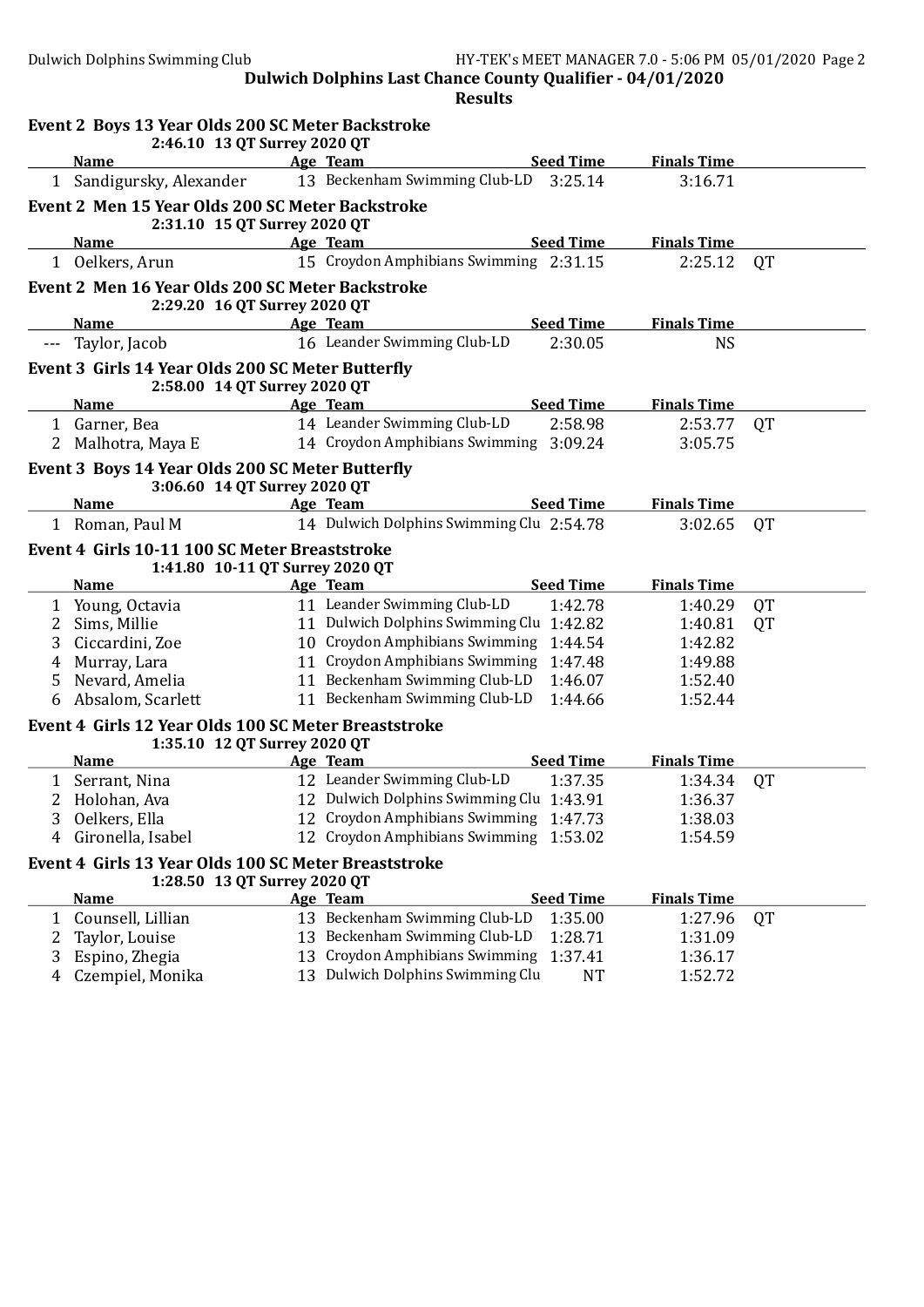|                | Event 4 Girls 14 Year Olds 100 SC Meter Breaststroke<br>1:23.60 14 QT Surrey 2020 QT |                                           |                    |           |
|----------------|--------------------------------------------------------------------------------------|-------------------------------------------|--------------------|-----------|
|                | <b>Name</b>                                                                          | <b>Seed Time</b><br>Age Team              | <b>Finals Time</b> |           |
|                | 1 Pacciana, Isabella                                                                 | 14 Dulwich Dolphins Swimming Clu 1:25.96  | 1:24.00            |           |
| 2              | Davey, Chloe                                                                         | 14 Croydon Amphibians Swimming 1:29.02    | 1:28.75            |           |
| 3              | Dizdarevic, Sandi                                                                    | 14 Dulwich Dolphins Swimming Clu 1:27.95  | 1:29.87            |           |
| $\overline{4}$ | Bloomfield, Amber                                                                    | 14 Croydon Amphibians Swimming 1:35.52    | 1:33.30            |           |
|                | Event 4 Women 16 Year Olds 100 SC Meter Breaststroke<br>1:22.80 16 QT Surrey 2020 QT |                                           |                    |           |
|                | <b>Name</b>                                                                          | <b>Seed Time</b><br>Age Team              | <b>Finals Time</b> |           |
|                | 1 Catani, Giulia                                                                     | 16 Dulwich Dolphins Swimming Clu 1:34.40  | 1:33.22            |           |
|                | Event 4 Boys 10-11 100 SC Meter Breaststroke<br>1:44.30 10-11 QT Surrey 2020 QT      |                                           |                    |           |
|                | <b>Name</b>                                                                          | <b>Seed Time</b><br>Age Team              | <b>Finals Time</b> |           |
| 1              | Shankar, Rishan                                                                      | 11 Beckenham Swimming Club-LD<br>1:44.59  | 1:35.50            | QT        |
| 2              | Sawyer, Nathaniel                                                                    | 11 Beckenham Swimming Club-LD<br>1:47.59  | 1:44.32            |           |
| 3              | Nagpaul, Aidan                                                                       | 11 Beckenham Swimming Club-LD<br>1:55.34  | 1:45.24            |           |
| 4              | Sunil, KK                                                                            | 10 Croydon Amphibians Swimming<br>1:49.66 | 1:47.69            |           |
| 5              | Silva, Jacob                                                                         | 10 Croydon Amphibians Swimming 1:49.19    | 1:52.51            |           |
| 6              | Pane, James                                                                          | 11 Dulwich Dolphins Swimming Clu 1:46.69  | 1:56.00            |           |
|                |                                                                                      |                                           |                    |           |
|                | Event 4 Boys 12 Year Olds 100 SC Meter Breaststroke                                  |                                           |                    |           |
|                | 1:38.20 12 QT Surrey 2020 QT<br><b>Name</b>                                          | <b>Seed Time</b><br>Age Team              | <b>Finals Time</b> |           |
| $\mathbf{1}$   | Lagzouli, Adam                                                                       | 12 Dulwich Dolphins Swimming Clu 1:40.78  | 1:29.48            | <b>QT</b> |
|                | 2 Henderson, George                                                                  | 12 Dulwich Dolphins Swimming Clu 1:51.78  | 1:40.08            |           |
| 3              | Williams, Tom                                                                        | 12 Beckenham Swimming Club-LD<br>1:43.26  | 1:42.87            |           |
| 4              | Pointon, Ted J                                                                       | 12 Beckenham Swimming Club-LD<br>1:39.32  | 1:44.28            |           |
| 5              | Blackburn, Xavier                                                                    | 12 Dulwich Dolphins Swimming Clu 1:49.23  | 1:49.38            |           |
| 6              | Catani, Matteo                                                                       | 12 Dulwich Dolphins Swimming Clu 1:48.76  | 1:50.09            |           |
|                | Event 4 Boys 13 Year Olds 100 SC Meter Breaststroke                                  |                                           |                    |           |
|                | 1:30.00 13 QT Surrey 2020 QT                                                         |                                           |                    |           |
|                | <b>Name</b>                                                                          | <b>Seed Time</b><br>Age Team              | <b>Finals Time</b> |           |
| 1              | Thurlow, Sebastian                                                                   | 13 Dulwich Dolphins Swimming Clu 1:31.81  | 1:29.28            | QT        |
| 2              | Dominguez-Tchetche, Noah                                                             | 13 Croydon Amphibians Swimming 1:30.13    | 1:30.54            |           |
| 3              | Guilar, Oliver                                                                       | 13 Dulwich Dolphins Swimming Clu 1:35.53  | 1:33.28            |           |
|                | 4 Fitzgerald, Joseph A                                                               | 13 Croydon Amphibians Swimming 1:30.50    | 1:38.25            |           |
| 5              | Turner, Patrick                                                                      | 13 Croydon Amphibians Swimming 1:43.05    | 1:39.84            |           |
| 6              | Maguire, Josh E                                                                      | 13 Dulwich Dolphins Swimming Clu 1:39.03  | 1:40.28            |           |
|                | Event 4 Boys 14 Year Olds 100 SC Meter Breaststroke<br>1:22.50 14 QT Surrey 2020 QT  |                                           |                    |           |
|                | <b>Name</b>                                                                          | <b>Seed Time</b><br>Age Team              | <b>Finals Time</b> |           |
| 1              | Holohan, Thomas                                                                      | 14 Dulwich Dolphins Swimming Clu 1:30.60  | 1:25.06            |           |
|                | Event 4 Men 15 Year Olds 100 SC Meter Breaststroke                                   |                                           |                    |           |
|                | 1:20.40 15 QT Surrey 2020 QT                                                         |                                           |                    |           |
|                | <b>Name</b>                                                                          | Age Team<br><b>Seed Time</b>              | <b>Finals Time</b> |           |
|                | 1 Oelkers, Arun                                                                      | 15 Croydon Amphibians Swimming 1:20.45    | 1:15.49            | QT        |
| 2              | Ung, Alex                                                                            | 15 Dulwich Dolphins Swimming Clu 1:22.99  | 1:18.82            | QT        |
| 3              | Chilton, Christo                                                                     | 15 Dulwich Dolphins Swimming Clu 1:21.97  | 1:19.19            | QT        |
| 4              | el Sayed, Ali E                                                                      | 15 Croydon Amphibians Swimming 1:24.01    | 1:21.43            |           |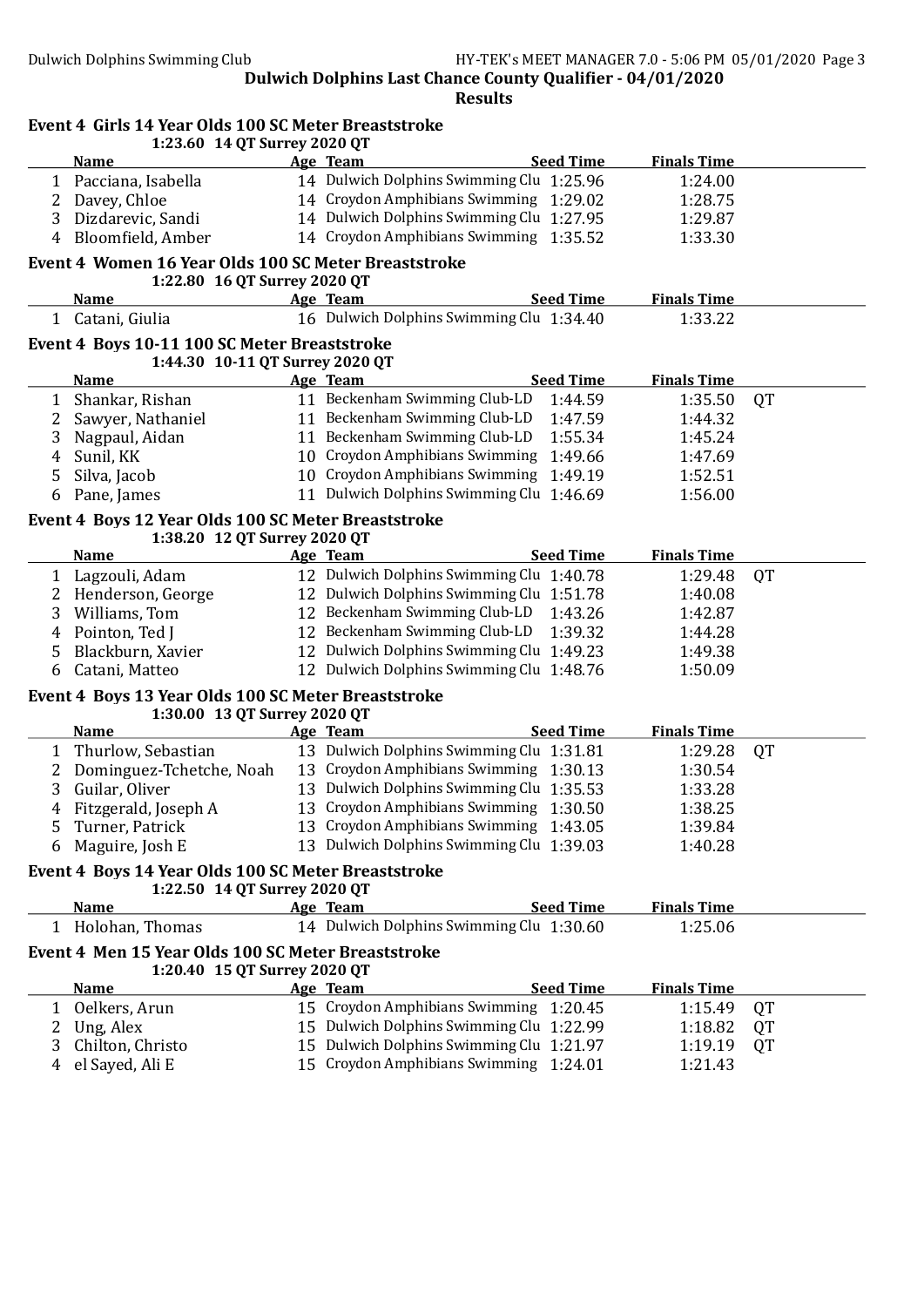|              | (Event 4 Men 15 Year Olds 100 SC Meter Breaststroke) |                                                               |                  |                    |           |
|--------------|------------------------------------------------------|---------------------------------------------------------------|------------------|--------------------|-----------|
|              | <b>Name</b>                                          | Age Team                                                      | <b>Seed Time</b> | <b>Finals Time</b> |           |
|              | 5 Tolfrey, Noah E                                    | 15 South Croydon Swimming Club-I 1:22.77                      |                  | 1:23.62            |           |
|              | Event 4 Men 16 Year Olds 100 SC Meter Breaststroke   |                                                               |                  |                    |           |
|              | 1:19.30 16 QT Surrey 2020 QT                         |                                                               |                  |                    |           |
|              | <b>Name</b>                                          | Age Team                                                      | <b>Seed Time</b> | <b>Finals Time</b> |           |
|              | 1 Brennan, Aidan                                     | 16 Croydon Amphibians Swimming 1:19.52                        |                  | 1:19.81            |           |
|              | Event 5 Girls 10-11 100 SC Meter Freestyle           |                                                               |                  |                    |           |
|              | 1:17.00 10-11 QT Surrey 2020 QT                      |                                                               |                  |                    |           |
|              | <b>Name</b>                                          | Age Team                                                      | <b>Seed Time</b> | <b>Finals Time</b> |           |
| $\mathbf{1}$ | Butler, Ethel K                                      | 11 Dulwich Dolphins Swimming Clu 1:19.23                      |                  | 1:15.25            | <b>QT</b> |
| 2            | Calligeris, Olivia                                   | 11 Croydon Amphibians Swimming 1:24.41                        |                  | 1:19.87            |           |
| 3            | Sims, Millie                                         | 11 Dulwich Dolphins Swimming Clu 1:21.84                      |                  | 1:22.97            |           |
| 4            | Deasy, Iris                                          | 11 Dulwich Dolphins Swimming Clu 1:30.52                      |                  | 1:24.75            |           |
|              | Stewart, Violet                                      | 11 South Croydon Swimming Club-I 1:23.42                      |                  | DQ                 |           |
|              | 4.4 Start before starting signal                     |                                                               |                  |                    |           |
|              | Event 5 Girls 12 Year Olds 100 SC Meter Freestyle    |                                                               |                  |                    |           |
|              | 1:11.80 12 QT Surrey 2020 QT                         |                                                               |                  |                    |           |
|              | <u>Name</u>                                          | Age Team                                                      | <b>Seed Time</b> | <b>Finals Time</b> |           |
|              | 1 Regis, Emily                                       | 12 Leander Swimming Club-LD                                   | 1:14.77          | 1:11.19            | QT        |
| 2            | Hampshire, Isabelle                                  | 12 Beckenham Swimming Club-LD                                 | 1:16.41          | 1:14.00            |           |
| 3            | Garrigan, Sophie                                     | 12 Leander Swimming Club-LD                                   | 1:16.33          | 1:14.13            |           |
| 4            | Donohue, Esme G                                      | 12 Dulwich Dolphins Swimming Clu 1:18.87                      |                  | 1:14.96            |           |
| 5            | Maconachie, Olivia                                   | 12 Beckenham Swimming Club-LD                                 | 1:19.84          | 1:15.31            |           |
| 6            | Oelkers, Ella                                        | 12 Croydon Amphibians Swimming                                | 1:17.62          | 1:16.75            |           |
| 7            | Ciccardini, Tess                                     | 12 Croydon Amphibians Swimming 1:26.95                        |                  | 1:20.07            |           |
|              | Event 5 Girls 13 Year Olds 100 SC Meter Freestyle    |                                                               |                  |                    |           |
|              | 1:07.80 13 QT Surrey 2020 QT                         |                                                               |                  |                    |           |
|              | <b>Name</b>                                          | Age Team                                                      | <b>Seed Time</b> | <b>Finals Time</b> |           |
|              | 1 Chisholm, Matilda                                  | 13 Leander Swimming Club-LD                                   | 1:08.16          | 1:06.92            | QT        |
| 2            | Brown, Millie                                        | 13 South Croydon Swimming Club-I 1:10.00                      |                  | 1:07.78            | QT        |
| 3            | Bates, Imogen                                        | 13 South Croydon Swimming Club-I 1:08.51                      |                  | 1:09.31            |           |
| 4            | Counsell, Lillian                                    | 13 Beckenham Swimming Club-LD                                 | 1:12.19          | 1:10.22            |           |
| 5            | Caban, Oliwia                                        | 13 South Croydon Swimming Club-I 1:14.10                      |                  | 1:11.78            |           |
| 6<br>7       | Parry, Aspen                                         | 13 Croydon Amphibians Swimming<br>13 Leander Swimming Club-LD | 1:09.80          | 1:11.79            |           |
|              | Li, Annabel                                          | 13 Croydon Amphibians Swimming 1:15.38                        | 1:13.86          | 1:13.81<br>1:17.09 |           |
| 8<br>9       | Espino, Zhegia<br>Taylor, Louise                     | 13 Beckenham Swimming Club-LD                                 | 1:11.93          | 1:18.32            |           |
| 10           | Morris, Lucy                                         | 13 Croydon Amphibians Swimming                                | 1:21.57          | 1:21.72            |           |
|              |                                                      |                                                               |                  |                    |           |
|              | Event 5 Girls 14 Year Olds 100 SC Meter Freestyle    |                                                               |                  |                    |           |
|              | 1:04.10 14 QT Surrey 2020 QT                         |                                                               |                  | <b>Finals Time</b> |           |
|              | <b>Name</b>                                          | Age Team                                                      | <b>Seed Time</b> |                    |           |
| 1            | To, Jessica                                          | 14 Leander Swimming Club-LD<br>14 Leander Swimming Club-LD    | 1:04.36          | 1:05.31            |           |
| 2            | Trumper, Katy                                        | 14 Croydon Amphibians Swimming                                | 1:05.67          | 1:06.00            |           |
| 3            | Kelly, Ava                                           | 14 Leander Swimming Club-LD                                   | 1:05.31          | 1:06.10            |           |
| 4            | Garner, Bea                                          | 14 Dulwich Dolphins Swimming Clu 1:09.23                      | 1:10.59          | 1:08.85            |           |
| 5            | Demoglu, Mina M<br>Pacciana, Isabella                | 14 Dulwich Dolphins Swimming Clu 1:09.68                      |                  | 1:10.47<br>1:10.63 |           |
| 6<br>7       | Sawyer, Hannah                                       | 14 Beckenham Swimming Club-LD                                 | 1:11.98          | 1:11.80            |           |
| 8            | Davey, Chloe                                         | 14 Croydon Amphibians Swimming                                | 1:07.76          | 1:12.34            |           |
|              |                                                      |                                                               |                  |                    |           |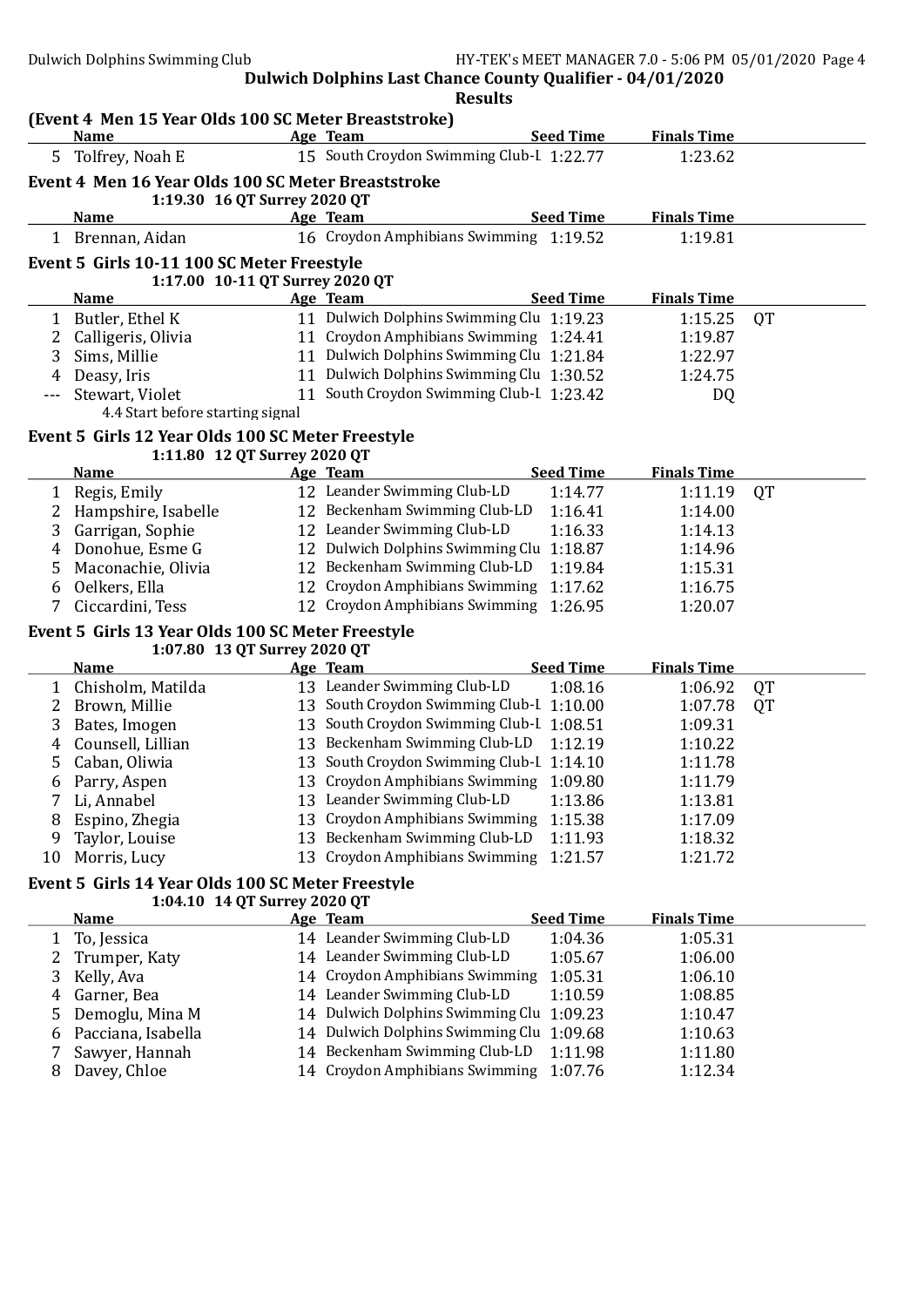|     | Name                                              | <b>Seed Time</b><br>Age Team              | <b>Finals Time</b> |           |
|-----|---------------------------------------------------|-------------------------------------------|--------------------|-----------|
| 9   | Biletchi, Maria                                   | 14 Beckenham Swimming Club-LD<br>1:15.82  | 1:14.72            |           |
|     | Event 5 Women 15 Year Olds 100 SC Meter Freestyle |                                           |                    |           |
|     | 1:03.80 15 QT Surrey 2020 QT                      |                                           |                    |           |
|     | <b>Name</b>                                       | <b>Seed Time</b><br>Age Team              | <b>Finals Time</b> |           |
|     | 1 Ellender, Olivia                                | 15 Dulwich Dolphins Swimming Clu 1:05.63  | 1:05.32            |           |
| 2   | Harmer, Connie                                    | 15 South Croydon Swimming Club-I 1:05.92  | 1:05.41            |           |
| 3   | Hardy, Ella                                       | 15 South Croydon Swimming Club-I 1:05.07  | 1:05.81            |           |
| 4   | Fisher, Morgan                                    | 15 Croydon Amphibians Swimming 1:09.32    | 1:06.64            |           |
| 5   | Ogle, Izzy                                        | 15 Dulwich Dolphins Swimming Clu 1:06.50  | 1:09.43            |           |
|     | Event 5 Women 16 Year Olds 100 SC Meter Freestyle |                                           |                    |           |
|     | 1:02.00 16 QT Surrey 2020 QT                      |                                           |                    |           |
|     | <b>Name</b>                                       | <b>Seed Time</b><br>Age Team              | <b>Finals Time</b> |           |
|     | 1 Woolley, Anna E                                 | 16 Croydon Amphibians Swimming 1:02.55    | 1:01.72            | QT        |
| 2   | Field, Sophie                                     | 16 Dulwich Dolphins Swimming Clu 1:04.13  | 1:03.78            |           |
|     | Event 5 Boys 10-11 100 SC Meter Freestyle         |                                           |                    |           |
|     | 1:19.00 10-11 QT Surrey 2020 QT                   |                                           |                    |           |
|     | <b>Name</b>                                       | <b>Seed Time</b><br>Age Team              | <b>Finals Time</b> |           |
|     | 1 Shankar, Rishan                                 | 11 Beckenham Swimming Club-LD<br>1:20.65  | 1:16.10            | <b>QT</b> |
| 2   | Sawyer, Nathaniel                                 | 11 Beckenham Swimming Club-LD<br>1:21.05  | 1:19.06            |           |
| 3   | Raga, Elijah S                                    | 11 Dulwich Dolphins Swimming Clu 1:27.14  | 1:19.54            |           |
| 4   | Daley-Allison, Jago                               | 10 Beckenham Swimming Club-LD<br>1:20.48  | 1:21.16            |           |
| 5   | Johnson, Alberto                                  | 11 Beckenham Swimming Club-LD<br>1:21.36  | 1:22.15            |           |
| 6   | Gironella, Alister                                | 10 Croydon Amphibians Swimming<br>1:18.50 | 1:23.56            |           |
| 7   | Byatt, Thomas                                     | 11 Leander Swimming Club-LD<br>1:27.23    | 1:24.47            |           |
| 8   | Nagpaul, Aidan                                    | 11 Beckenham Swimming Club-LD<br>1:29.42  | 1:27.90            |           |
| 9   | Pane, James                                       | 11 Dulwich Dolphins Swimming Clu 1:26.76  | 1:29.12            |           |
| --- | Sinclair, Harry                                   | 11 Dulwich Dolphins Swimming Clu 1:21.82  | <b>NS</b>          |           |
|     | Event 5 Boys 12 Year Olds 100 SC Meter Freestyle  |                                           |                    |           |
|     | 1:13.00 12 QT Surrey 2020 QT                      |                                           |                    |           |
|     | <b>Name</b>                                       | <b>Seed Time</b><br>Age Team              | <b>Finals Time</b> |           |
|     | 1 Lagzouli, Adam                                  | 12 Dulwich Dolphins Swimming Clu 1:13.44  | 1:11.94            | QT        |
| 2   | Kokkini, Harri                                    | 12 Beckenham Swimming Club-LD<br>1:12.70  | 1:12.34            | QT        |
| 3   | Pointon, Ted J                                    | 12 Beckenham Swimming Club-LD<br>1:14.67  | 1:14.57            |           |
| 4   | Henderson, George                                 | 12 Dulwich Dolphins Swimming Clu 1:15.78  | 1:15.14            |           |
| 5.  | Williams, Tom                                     | 12 Beckenham Swimming Club-LD<br>1:21.15  | 1:18.54            |           |
| 6   | Blackburn, Xavier                                 | 12 Dulwich Dolphins Swimming Clu 1:23.42  | 1:29.31            |           |
|     | Event 5 Boys 13 Year Olds 100 SC Meter Freestyle  |                                           |                    |           |
|     | 1:08.10 13 QT Surrey 2020 QT                      |                                           |                    |           |
|     | <b>Name</b>                                       | <b>Seed Time</b><br>Age Team              | <b>Finals Time</b> |           |
| 1   | Ellender, Max                                     | 13 Dulwich Dolphins Swimming Clu 1:05.93  | 1:05.75            | QT        |
| 2   | Kokkini, Andreas                                  | 13 Leander Swimming Club-LD<br>1:10.66    | 1:06.63            | QT        |
| 3   | Turner, Patrick                                   | 13 Croydon Amphibians Swimming<br>1:15.76 | 1:15.25            |           |
|     | Sandigursky, Alexander                            | 13 Beckenham Swimming Club-LD<br>1:21.72  | 1:24.63            |           |
| 4   |                                                   | 13 Dulwich Dolphins Swimming Clu 1:22.97  | 1:25.63            |           |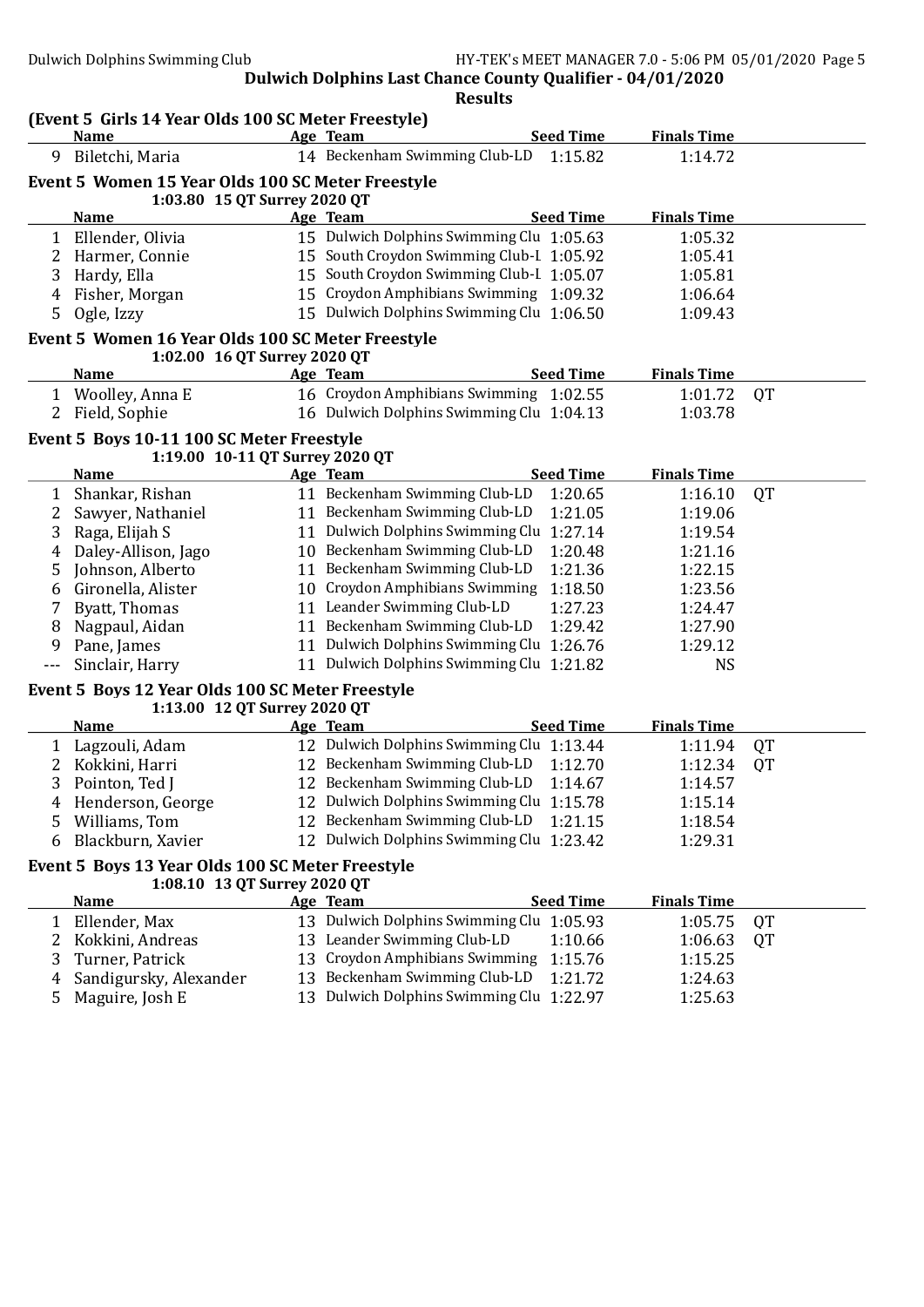Results

#### Event 5 Boys 14 Year Olds 100 SC Meter Freestyle 1:02.80 14 QT Surrey 2020 QT

|                   | <u>Name</u>                                                                   | Age Team                                 | <b>Seed Time</b> | <b>Finals Time</b> |           |
|-------------------|-------------------------------------------------------------------------------|------------------------------------------|------------------|--------------------|-----------|
| $\mathbf{1}$      | Harmer, Tom                                                                   | 14 South Croydon Swimming Club-I 1:04.68 |                  | 1:02.57            | QT        |
| 2                 | Findell, Noah                                                                 | 14 Croydon Amphibians Swimming 1:05.23   |                  | 1:03.24            |           |
| 3                 | Roman, Paul M                                                                 | 14 Dulwich Dolphins Swimming Clu 1:06.28 |                  | 1:06.46            |           |
| 4                 | Ashdown-Parkes, Tao                                                           | 14 Croydon Amphibians Swimming 1:16.62   |                  | 1:10.97            |           |
| 5                 | Kanchwala, Kaizar                                                             | 14 Beckenham Swimming Club-LD            | 1:14.61          | 1:14.97            |           |
| ---               | Ash, Peter                                                                    | 14 Dulwich Dolphins Swimming Clu 1:03.20 |                  | <b>NS</b>          |           |
| $---$             | Woolley, Samuel J                                                             | 14 Croydon Amphibians Swimming 1:16.24   |                  | <b>NS</b>          |           |
|                   |                                                                               |                                          |                  |                    |           |
|                   | Event 5 Men 15 Year Olds 100 SC Meter Freestyle<br>59.60 15 QT Surrey 2020 QT |                                          |                  |                    |           |
|                   | <b>Name</b>                                                                   |                                          | <b>Seed Time</b> | <b>Finals Time</b> |           |
|                   |                                                                               | Age Team                                 |                  |                    |           |
| $\mathbf{1}$      | Callaway, Jasper                                                              | 15 Dulwich Dolphins Swimming Clu 1:01.53 |                  | 58.78              | <b>QT</b> |
| 2                 | el Sayed, Ali E                                                               | 15 Croydon Amphibians Swimming 1:02.37   |                  | 1:01.04            |           |
| 3                 | Chilton, Christo                                                              | 15 Dulwich Dolphins Swimming Clu 1:02.67 |                  | 1:01.38            |           |
| 4                 | Poulton, James                                                                | 15 Croydon Amphibians Swimming 1:03.70   |                  | 1:01.78            |           |
| 5                 | Thurlow, Felix                                                                | 15 Dulwich Dolphins Swimming Clu 1:03.22 |                  | 1:02.30            |           |
| 6                 | Sareen, Noah                                                                  | 15 Dulwich Dolphins Swimming Clu 1:03.00 |                  | 1:02.53            |           |
|                   | Event 5 Men 16 Year Olds 100 SC Meter Freestyle                               |                                          |                  |                    |           |
|                   | 58.60 16 QT Surrey 2020 QT                                                    |                                          |                  |                    |           |
|                   | <b>Name</b>                                                                   | Age Team                                 | <b>Seed Time</b> | <b>Finals Time</b> |           |
| 1                 | Jerman, Tom                                                                   | 16 Leander Swimming Club-LD              | 58.86            | 58.53              | QT        |
| 2                 | Mclennon-Defoe, Zachary H                                                     | 16 Dulwich Dolphins Swimming Clu 1:00.59 |                  | 58.93              |           |
| $\qquad \qquad -$ | Taylor, Jacob                                                                 | 16 Leander Swimming Club-LD              | 1:02.33          | <b>NS</b>          |           |
|                   |                                                                               |                                          |                  |                    |           |
|                   | Event 5 Men 17 & Over 100 SC Meter Freestyle                                  |                                          |                  |                    |           |
|                   | 55.00 17&O QT Surrey 2020 QT                                                  |                                          |                  | <b>Finals Time</b> |           |
|                   | <b>Name</b>                                                                   | Age Team<br>17 Leander Swimming Club-LD  | <b>Seed Time</b> |                    |           |
| 1                 | Findlay, Ben                                                                  |                                          | 58.33            | 58.72              |           |
|                   | Event 6 Girls 10-11 50 SC Meter Backstroke                                    |                                          |                  |                    |           |
|                   | 42.00 10-11 QT Surrey 2020 QT                                                 |                                          |                  |                    |           |
|                   | <b>Name</b>                                                                   | Age Team                                 | <b>Seed Time</b> | <b>Finals Time</b> |           |
| $\mathbf{1}$      | Calligeris, Olivia                                                            | 11 Croydon Amphibians Swimming           | 43.33            | 42.41              |           |
| 2                 | Kelly, Mia                                                                    | 11 Croydon Amphibians Swimming           | 42.49            | 42.95              |           |
| 3                 | Ciccardini, Zoe                                                               | 10 Croydon Amphibians Swimming           | 43.85            | 43.49              |           |
| 4                 | Hardy, Zoe                                                                    | 11 South Croydon Swimming Club-I         | 43.64            | 44.00              |           |
| 5                 | Woolley, Isobel                                                               | 11 Croydon Amphibians Swimming           | 43.69            | 44.19              |           |
| 6                 | Nevard, Amelia                                                                | 11 Beckenham Swimming Club-LD            | 43.59            | 44.34              |           |
| 7                 | Charuk, Amelia                                                                | 11 Leander Swimming Club-LD              | 45.23            | 44.68              |           |
|                   | Webb, Imogen L                                                                | 11 Croydon Amphibians Swimming           | 54.51            | <b>NS</b>          |           |
|                   |                                                                               |                                          |                  |                    |           |
|                   | Event 6 Girls 12 Year Olds 50 SC Meter Backstroke                             |                                          |                  |                    |           |
|                   | 40.10 12 QT Surrey 2020 QT                                                    |                                          |                  |                    |           |
|                   | <b>Name</b>                                                                   | Age Team                                 | <b>Seed Time</b> | <b>Finals Time</b> |           |
| $\mathbf{1}$      | Asquith, Olivia                                                               | 12 Dulwich Dolphins Swimming Clu         | 40.78            | 38.26              | <b>QT</b> |
| 2                 | Maconachie, Olivia                                                            | 12 Beckenham Swimming Club-LD            | 40.57            | 40.09              | QT        |
| 3                 | Serrant, Nina                                                                 | 12 Leander Swimming Club-LD              | 40.76            | 40.81              |           |
| 4                 | Cheltenham, Mariella                                                          | 12 Dulwich Dolphins Swimming Clu         | 44.20            | 42.03              |           |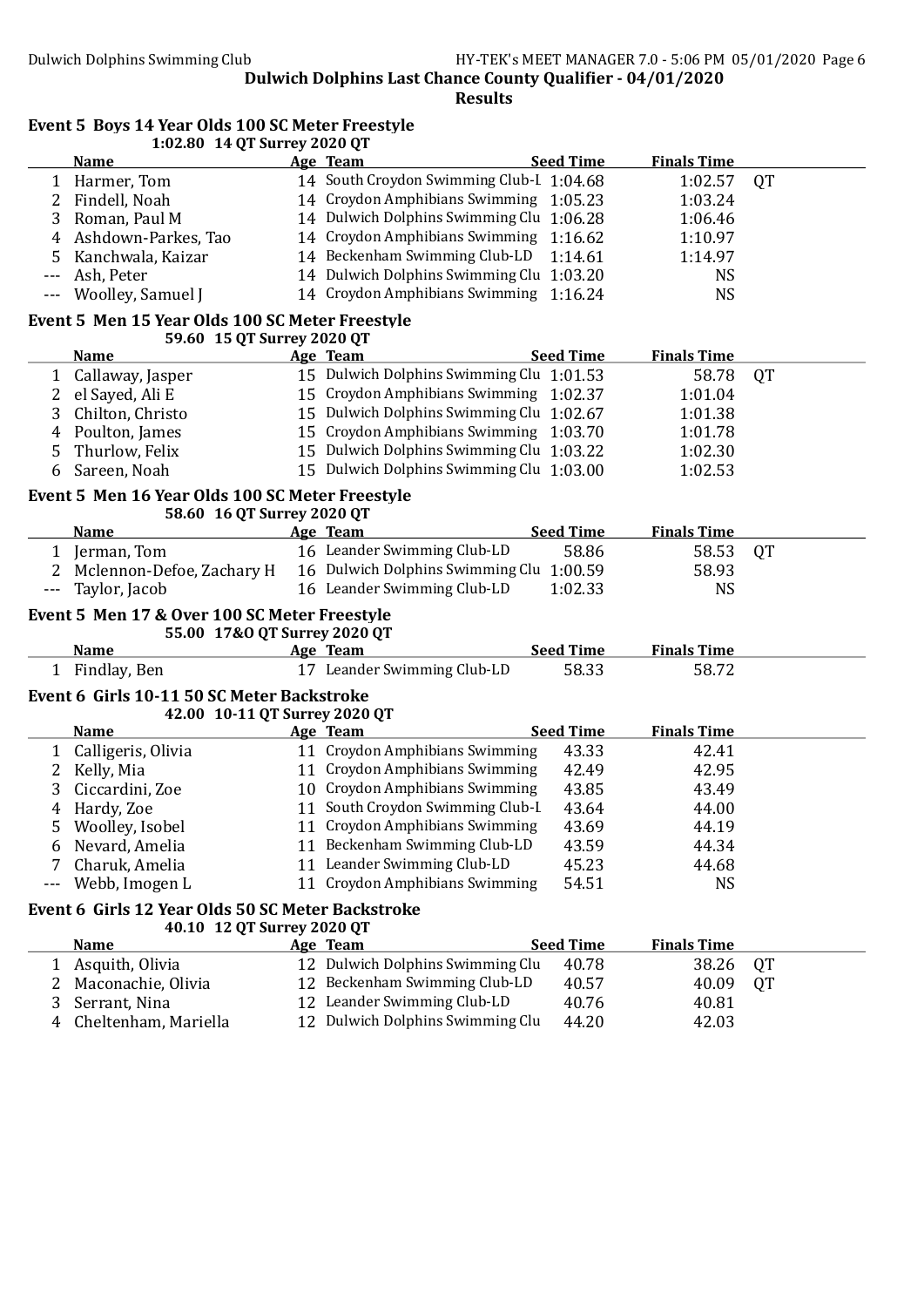Results

#### Event 6 Girls 13 Year Olds 50 SC Meter Backstroke 37.90 13 QT Surrey 2020 QT

|                | <b>Name</b>                                       | Age Team                                                           | <b>Seed Time</b> | <b>Finals Time</b> |           |
|----------------|---------------------------------------------------|--------------------------------------------------------------------|------------------|--------------------|-----------|
| 1              | Baker, Alice                                      | 13 Dulwich Dolphins Swimming Clu                                   | 38.58            | 36.75              | <b>QT</b> |
| 2              | Counsell, Lillian                                 | 13 Beckenham Swimming Club-LD                                      | 38.53            | 39.21              |           |
| 3              | Brown, Millie                                     | 13 South Croydon Swimming Club-I                                   | 39.00            | 39.62              |           |
| $\overline{4}$ | Espino, Zhegia                                    | 13 Croydon Amphibians Swimming                                     | 39.00            | 40.26              |           |
| 5              | Taylor, Louise                                    | 13 Beckenham Swimming Club-LD                                      | 39.48            | 40.82              |           |
| 6              | Finegan, Missy M                                  | 13 Dulwich Dolphins Swimming Clu                                   | 46.37            | 41.12              |           |
| 7              | Morris, Lucy                                      | 13 Croydon Amphibians Swimming                                     | 38.40            | 41.19              |           |
| 8              | Czempiel, Monika                                  | 13 Dulwich Dolphins Swimming Clu                                   | 43.33            | 45.97              |           |
|                | Event 6 Girls 14 Year Olds 50 SC Meter Backstroke |                                                                    |                  |                    |           |
|                | 36.30 14 QT Surrey 2020 QT                        |                                                                    |                  |                    |           |
|                | <b>Name</b>                                       | Age Team                                                           | <b>Seed Time</b> | <b>Finals Time</b> |           |
|                | 1 Widley, Eve                                     | 14 Croydon Amphibians Swimming                                     | 36.59            | 35.86              | QT        |
| 2              | McIvor, Ella R                                    | 14 Dulwich Dolphins Swimming Clu                                   | 37.10            | 36.91              |           |
| 3              | Malhotra, Maya E                                  | 14 Croydon Amphibians Swimming                                     | 36.82            | 37.37              |           |
| $\overline{4}$ | Demoglu, Mina M                                   | 14 Dulwich Dolphins Swimming Clu                                   | 37.50            | 37.41              |           |
| 5.             | Bloomfield, Amber                                 | 14 Croydon Amphibians Swimming                                     | 37.38            | 37.85              |           |
| 6              | Sawyer, Hannah                                    | 14 Beckenham Swimming Club-LD                                      | 38.07            | 38.35              |           |
| 7              | Biletchi, Maria                                   | 14 Beckenham Swimming Club-LD                                      | 38.44            | 38.78              |           |
| $---$          | Pacciana, Isabella                                | 14 Dulwich Dolphins Swimming Clu                                   | 37.00            | <b>NS</b>          |           |
|                | Event 6 Women 15 Year Olds 50 SC Meter Backstroke |                                                                    |                  |                    |           |
|                | 36.30 15 QT Surrey 2020 QT                        |                                                                    |                  |                    |           |
|                | <b>Name</b>                                       | Age Team                                                           | <b>Seed Time</b> | <b>Finals Time</b> |           |
| 1              | Fisher, Morgan                                    | 15 Croydon Amphibians Swimming                                     | 37.57            | 36.59              |           |
|                |                                                   |                                                                    |                  |                    |           |
| 2              | Ogle, Izzy                                        | 15 Dulwich Dolphins Swimming Clu                                   | 36.47            | 37.88              |           |
|                | Event 6 Women 16 Year Olds 50 SC Meter Backstroke |                                                                    |                  |                    |           |
|                | 36.30 16 QT Surrey 2020 QT                        |                                                                    |                  |                    |           |
|                | <u>Name</u>                                       | Age Team                                                           | <b>Seed Time</b> | <b>Finals Time</b> |           |
|                | 1 Field, Sophie                                   | 16 Dulwich Dolphins Swimming Clu                                   | 33.46            | 34.57              | <b>QT</b> |
| 2              | Dalton, Charlotte                                 | 16 Dulwich Dolphins Swimming Clu                                   | 36.90            | 36.62              |           |
| 3              | Jennings, Marina                                  | 16 Leander Swimming Club-LD                                        | 36.47            | 36.97              |           |
| 4              | Catani, Giulia                                    | 16 Dulwich Dolphins Swimming Clu                                   | 38.39            | 38.34              |           |
|                | Event 6 Women 17 & Over 50 SC Meter Backstroke    |                                                                    |                  |                    |           |
|                | 35.20 17&O QT Surrey 2020 QT                      |                                                                    |                  |                    |           |
|                | <u>Name</u>                                       | Age Team                                                           | <b>Seed Time</b> | <b>Finals Time</b> |           |
|                | 1 Chambers, India                                 | 17 Dulwich Dolphins Swimming Clu 36.12                             |                  | 36.24              |           |
|                | Event 6 Boys 10-11 50 SC Meter Backstroke         |                                                                    |                  |                    |           |
|                | 43.50 10-11 QT Surrey 2020 QT                     |                                                                    |                  |                    |           |
|                | <b>Name</b>                                       | Age Team                                                           | <b>Seed Time</b> | <b>Finals Time</b> |           |
| $\mathbf{1}$   | Sorel, Teo                                        | 10 Croydon Amphibians Swimming                                     | 47.29            | 43.62              |           |
| $\overline{2}$ | Colman, Stanley                                   | 11 Dulwich Dolphins Swimming Clu                                   | 45.69            | 43.81              |           |
| 3              | Nagpaul, Aidan                                    | 11 Beckenham Swimming Club-LD                                      | 44.66            | 44.02              |           |
| 4              | O'Neill, Harley                                   | 10 Beckenham Swimming Club-LD                                      | 46.35            | 45.81              |           |
| 5              | English, Stanley                                  | 11 Leander Swimming Club-LD                                        | 47.13            | 46.60              |           |
| 6              | Pane, James<br>Debraj, Deb                        | 11 Dulwich Dolphins Swimming Clu<br>11 Croydon Amphibians Swimming | 46.78<br>54.60   | 46.70<br>53.19     |           |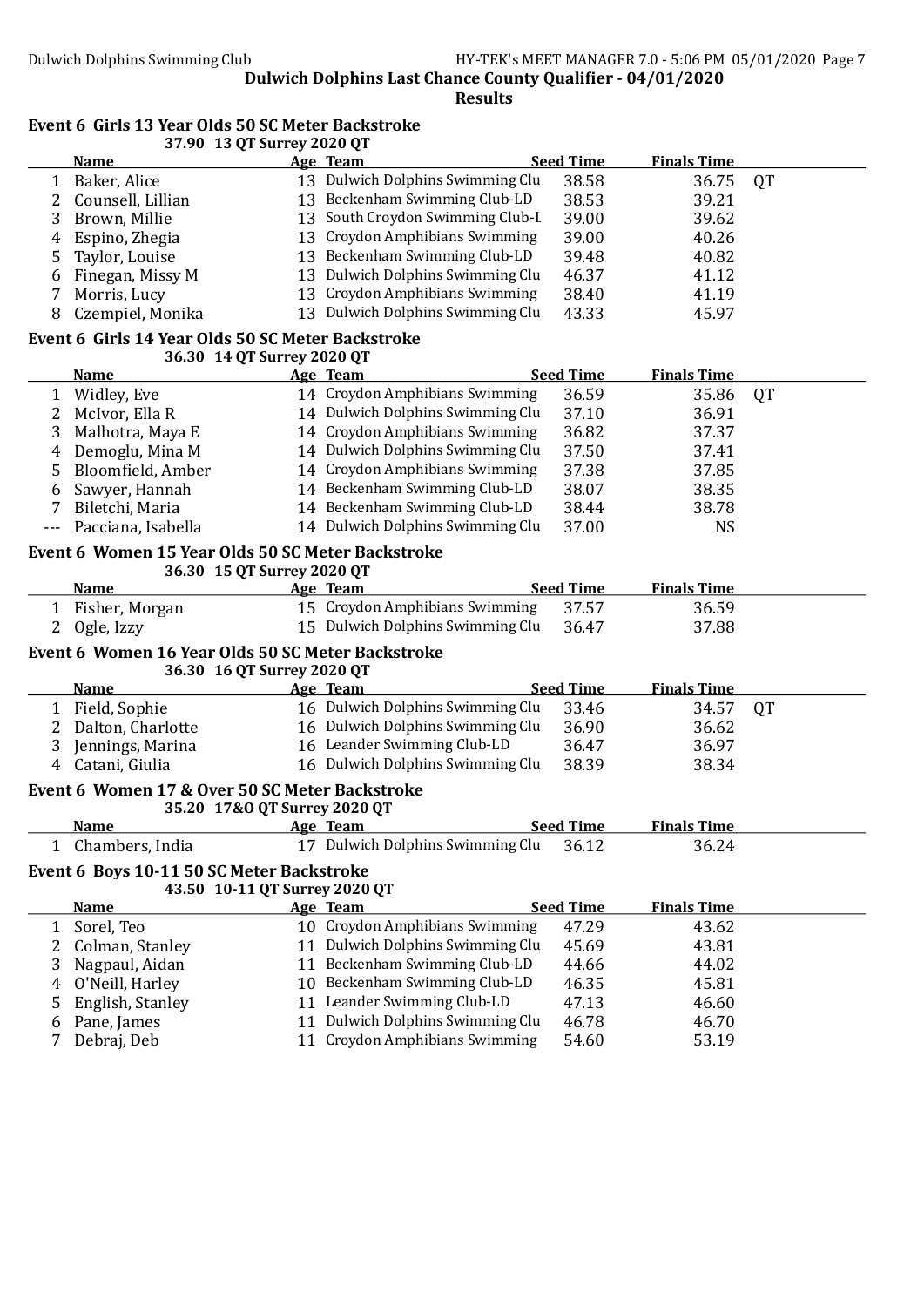|                | Event 6 Boys 12 Year Olds 50 SC Meter Backstroke<br>41.80 12 QT Surrey 2020 QT |    |                                  |                  |                    |           |
|----------------|--------------------------------------------------------------------------------|----|----------------------------------|------------------|--------------------|-----------|
|                | <b>Name</b>                                                                    |    | Age Team                         | <b>Seed Time</b> | <b>Finals Time</b> |           |
|                | 1 Kokkini, Harri                                                               |    | 12 Beckenham Swimming Club-LD    | 40.28            | 39.28              | <b>QT</b> |
|                | 2 Catani, Matteo                                                               |    | 12 Dulwich Dolphins Swimming Clu | 44.65            | 43.50              |           |
|                | Event 6 Boys 13 Year Olds 50 SC Meter Backstroke<br>39.30 13 QT Surrey 2020 QT |    |                                  |                  |                    |           |
|                | <b>Name</b>                                                                    |    | Age Team                         | <b>Seed Time</b> | <b>Finals Time</b> |           |
|                | 1 Ellender, Max                                                                |    | 13 Dulwich Dolphins Swimming Clu | 34.92            | 35.00              | <b>QT</b> |
| 2              | Dominguez-Tchetche, Noah                                                       |    | 13 Croydon Amphibians Swimming   | 40.81            | 39.15              | <b>QT</b> |
| 3              | Maguire, Josh E                                                                |    | 13 Dulwich Dolphins Swimming Clu | 46.78            | 45.46              |           |
| $---$          | Turner, Patrick                                                                |    | 13 Croydon Amphibians Swimming   | 39.61            | <b>NS</b>          |           |
|                | Event 6 Boys 14 Year Olds 50 SC Meter Backstroke                               |    |                                  |                  |                    |           |
|                | 37.60 14 QT Surrey 2020 QT                                                     |    |                                  |                  |                    |           |
|                | <b>Name</b>                                                                    |    | Age Team                         | <b>Seed Time</b> | <b>Finals Time</b> |           |
|                | 1 Ashdown-Parkes, Tao                                                          |    | 14 Croydon Amphibians Swimming   | 41.06            | 39.66              |           |
|                | Event 6 Men 15 Year Olds 50 SC Meter Backstroke<br>35.10 15 QT Surrey 2020 QT  |    |                                  |                  |                    |           |
|                | <b>Name</b>                                                                    |    | Age Team                         | <b>Seed Time</b> | <b>Finals Time</b> |           |
|                | 1 Chilton, Christo                                                             |    | 15 Dulwich Dolphins Swimming Clu | 33.03            | 33.43              | <b>QT</b> |
| $\overline{2}$ | Sareen, Noah                                                                   |    | 15 Dulwich Dolphins Swimming Clu | 32.94            | 34.31              | QT        |
|                | Thurlow, Felix                                                                 |    | 15 Dulwich Dolphins Swimming Clu | <b>NT</b>        | <b>NS</b>          |           |
|                | Event 7 Girls 10-11 50 SC Meter Butterfly<br>44.00 10-11 QT Surrey 2020 QT     |    |                                  |                  |                    |           |
|                | <b>Name</b>                                                                    |    | Age Team                         | <b>Seed Time</b> | <b>Finals Time</b> |           |
|                | 1 Stewart, Violet                                                              |    | 11 South Croydon Swimming Club-I | 44.38            | 42.19              | <b>QT</b> |
|                | 2 Hardy, Zoe                                                                   |    | 11 South Croydon Swimming Club-I | 46.82            | 43.28              | <b>QT</b> |
|                | Event 7 Girls 12 Year Olds 50 SC Meter Butterfly                               |    |                                  |                  |                    |           |
|                | 40.00 12 QT Surrey 2020 QT<br><b>Name</b>                                      |    | Age Team                         | <b>Seed Time</b> | <b>Finals Time</b> |           |
| $\mathbf{1}$   | Blythe, Mia                                                                    |    | 12 Leander Swimming Club-LD      | 41.82            | 38.46              | <b>QT</b> |
| 2              | Serrant, Nina                                                                  |    | 12 Leander Swimming Club-LD      | 41.45            | 42.94              |           |
| 3              | Oelkers, Ella                                                                  |    | 12 Croydon Amphibians Swimming   | 46.44            | 44.06              |           |
| 4              | Gironella, Isabel                                                              |    | 12 Croydon Amphibians Swimming   | 39.50            | 53.25              |           |
|                |                                                                                |    |                                  |                  |                    |           |
|                | Event 7 Girls 13 Year Olds 50 SC Meter Butterfly<br>36.80 13 QT Surrey 2020 QT |    |                                  |                  |                    |           |
|                | <b>Name</b>                                                                    |    | Age Team                         | <b>Seed Time</b> | <b>Finals Time</b> |           |
| 1              | James, Rosemary                                                                |    | 13 Beckenham Swimming Club-LD    | 37.01            | 35.13              | QT        |
| 2              | Stewart, Scarlett                                                              | 13 | South Croydon Swimming Club-I    | 36.89            | 35.84              | QT        |
| 3              | Sollano, Jullianne                                                             | 13 | Croydon Amphibians Swimming      | 37.62            | 37.25              |           |
| 4              | Espino, Zhegia                                                                 | 13 | Croydon Amphibians Swimming      | 40.47            | 41.25              |           |
| 5              | Morris, Lucy                                                                   | 13 | Croydon Amphibians Swimming      | 46.54            | 44.22              |           |
| 6              | Finegan, Missy M                                                               |    | 13 Dulwich Dolphins Swimming Clu | 48.20            | 46.31              |           |
| 7              | Czempiel, Monika                                                               |    | 13 Dulwich Dolphins Swimming Clu | <b>NT</b>        | 51.85              |           |
|                | Event 7 Girls 14 Year Olds 50 SC Meter Butterfly<br>35.40 14 QT Surrey 2020 QT |    |                                  |                  |                    |           |
|                | <b>Name</b>                                                                    |    | Age Team                         | <b>Seed Time</b> | <b>Finals Time</b> |           |
| $\mathbf{1}$   | Finch, Sophie                                                                  |    | 14 South Croydon Swimming Club-I | 36.17            | 34.15              | QT        |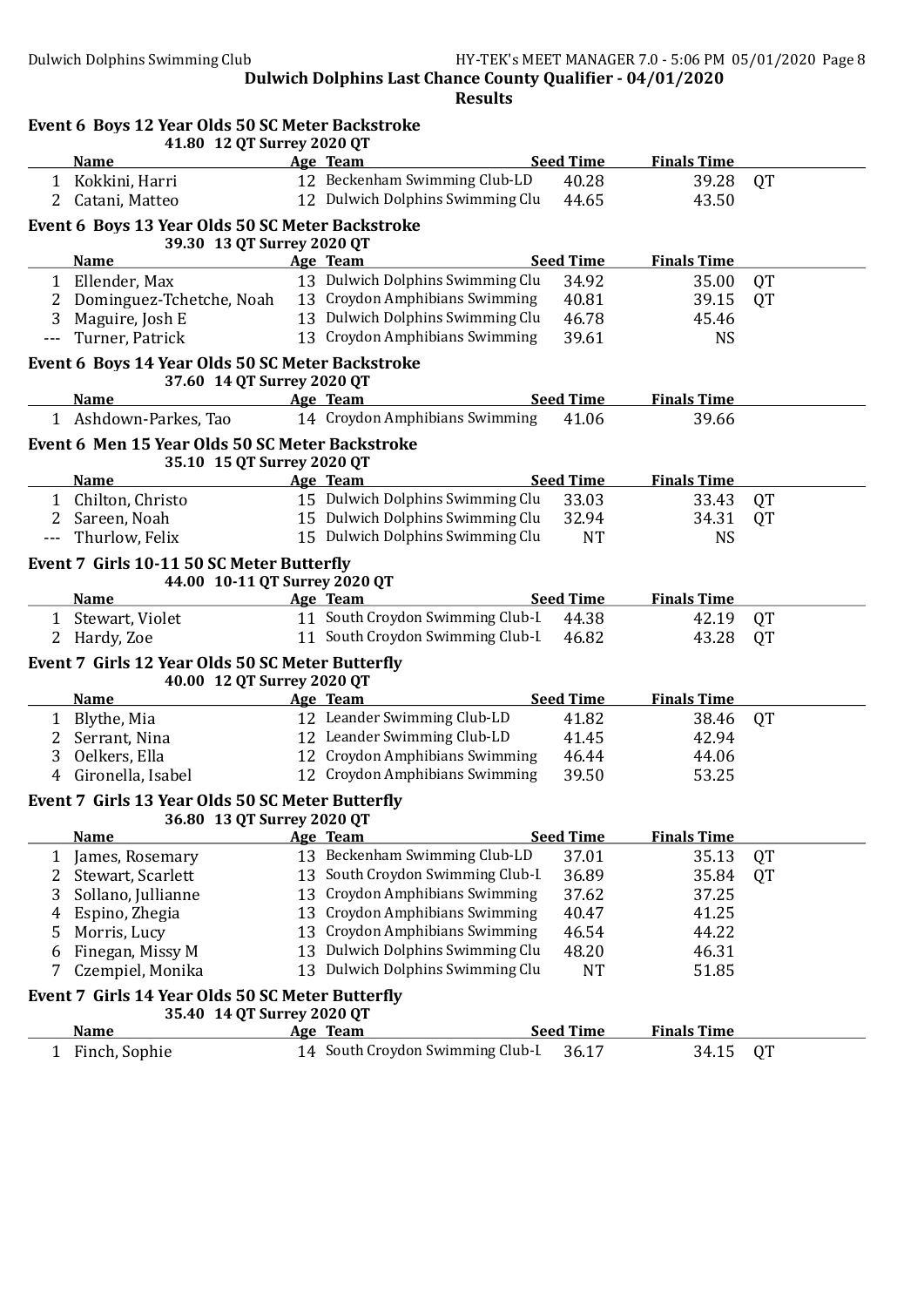|              | (Event 7 Girls 14 Year Olds 50 SC Meter Butterfly)<br><b>Name</b> |    | Age Team                                                           | <b>Seed Time</b> | <b>Finals Time</b> |           |
|--------------|-------------------------------------------------------------------|----|--------------------------------------------------------------------|------------------|--------------------|-----------|
|              | 2 Pacciana, Isabella                                              |    | 14 Dulwich Dolphins Swimming Clu                                   | 36.79            | 36.10              |           |
| 3            | Biletchi, Maria                                                   |    | 14 Beckenham Swimming Club-LD                                      | 35.88            | 37.05              |           |
| 4            | Sawyer, Hannah                                                    |    | 14 Beckenham Swimming Club-LD                                      | 36.72            | 38.53              |           |
|              | Event 7 Women 15 Year Olds 50 SC Meter Butterfly                  |    |                                                                    |                  |                    |           |
|              | 34.50 15 QT Surrey 2020 QT                                        |    |                                                                    |                  |                    |           |
|              | <b>Name</b>                                                       |    | Age Team                                                           | <b>Seed Time</b> | <b>Finals Time</b> |           |
|              | 1 Briers, Melissa                                                 |    | 15 South Croydon Swimming Club-I                                   | 35.03            | 34.85              |           |
| 2            | Ogle, Izzy                                                        |    | 15 Dulwich Dolphins Swimming Clu                                   | 36.00            | 39.47              |           |
|              | Event 7 Women 16 Year Olds 50 SC Meter Butterfly                  |    |                                                                    |                  |                    |           |
|              | 33.80 16 QT Surrey 2020 QT<br><b>Name</b>                         |    | Age Team                                                           | <b>Seed Time</b> | <b>Finals Time</b> |           |
| $\mathbf{1}$ | Field, Sophie                                                     |    | 16 Dulwich Dolphins Swimming Clu                                   | 32.28            | 33.36              | QT        |
|              |                                                                   |    | 16 Dulwich Dolphins Swimming Clu                                   |                  |                    |           |
| 2            | Huddart-Ouabdesslam, Lara                                         |    |                                                                    | 35.40            | 34.47              |           |
| 3            | Welsh, Tabitha K                                                  |    | 16 South Croydon Swimming Club-I                                   | 34.37            | 34.86              |           |
| 4            | Dalton, Charlotte                                                 |    | 16 Dulwich Dolphins Swimming Clu                                   | 35.57            | 37.25              |           |
| 5            | Catani, Giulia                                                    |    | 16 Dulwich Dolphins Swimming Clu                                   | 36.10            | 38.31              |           |
| $- - -$      | Jennings, Marina                                                  |    | 16 Leander Swimming Club-LD                                        | 35.92            | <b>NS</b>          |           |
|              | Event 7 Boys 10-11 50 SC Meter Butterfly                          |    |                                                                    |                  |                    |           |
|              | 46.10 10-11 QT Surrey 2020 QT<br><b>Name</b>                      |    | Age Team                                                           | <b>Seed Time</b> | <b>Finals Time</b> |           |
|              |                                                                   |    |                                                                    |                  |                    |           |
| $\mathbf{1}$ | Colman, Stanley                                                   |    | 11 Dulwich Dolphins Swimming Clu                                   | 46.55            | 42.50              | QT        |
| 2            | O'Neill, Harley                                                   |    | 10 Beckenham Swimming Club-LD                                      | 47.19            | 44.03              | <b>QT</b> |
| 3            | Byatt, Thomas                                                     |    | 11 Leander Swimming Club-LD                                        | 49.38            | 44.56              | QT        |
| 4            | Gironella, Alister                                                |    | 10 Croydon Amphibians Swimming                                     | 46.00            | 44.94              | <b>QT</b> |
| 5            | Sinclair, Freddy                                                  |    | 10 Dulwich Dolphins Swimming Clu                                   | 50.00            | 45.75              | QT        |
| 6            | English, Stanley                                                  |    | 11 Leander Swimming Club-LD                                        | 50.70            | 49.28              |           |
| 7            | Nagpaul, Aidan                                                    |    | 11 Beckenham Swimming Club-LD                                      | 52.72            | 53.92              |           |
| 8            | Debraj, Deb                                                       |    | 11 Croydon Amphibians Swimming                                     | 46.60            | 55.34              |           |
|              | Event 7 Boys 12 Year Olds 50 SC Meter Butterfly                   |    |                                                                    |                  |                    |           |
|              | 42.10 12 QT Surrey 2020 QT                                        |    |                                                                    |                  |                    |           |
|              | <b>Name</b>                                                       |    | Age Team                                                           | <b>Seed Time</b> | <b>Finals Time</b> |           |
| $\mathbf{1}$ | Kokkini, Harri                                                    |    | 12 Beckenham Swimming Club-LD                                      | 41.81            | 41.88              | QT        |
|              | 2 Blackburn, Xavier                                               |    | 12 Dulwich Dolphins Swimming Clu                                   | 43.53            | 42.47              |           |
|              | Event 7 Boys 13 Year Olds 50 SC Meter Butterfly                   |    |                                                                    |                  |                    |           |
|              | 38.10 13 QT Surrey 2020 QT                                        |    |                                                                    |                  |                    |           |
|              | <b>Name</b>                                                       |    | Age Team                                                           | <b>Seed Time</b> | <b>Finals Time</b> |           |
|              | Ellender, Max                                                     |    | 13 Dulwich Dolphins Swimming Clu                                   | 33.42            | 33.37              | QT        |
| 2            | Young, Harry                                                      | 13 | South Croydon Swimming Club-I                                      | 39.41            | 37.78              | QT        |
| 3            | Maguire, Josh E                                                   |    | 13 Dulwich Dolphins Swimming Clu                                   | 43.94            | 46.94              |           |
|              | Event 7 Boys 14 Year Olds 50 SC Meter Butterfly                   |    |                                                                    |                  |                    |           |
|              | 36.20 14 QT Surrey 2020 QT                                        |    |                                                                    |                  |                    |           |
|              | <b>Name</b>                                                       |    | Age Team                                                           | <b>Seed Time</b> | <b>Finals Time</b> |           |
| 1            | Woolley, Samuel J                                                 |    | 14 Croydon Amphibians Swimming                                     | 37.22            | 33.79              | QT        |
|              |                                                                   |    | 14 Beckenham Swimming Club-LD                                      | 36.51            | 35.35              | QT        |
| 2            | Kanchwala, Kaizar                                                 |    |                                                                    |                  |                    |           |
| 3            | Roman, Paul M<br>Ashdown-Parkes, Tao                              |    | 14 Dulwich Dolphins Swimming Clu<br>14 Croydon Amphibians Swimming | 37.18<br>38.14   | 35.83<br><b>NS</b> | QT        |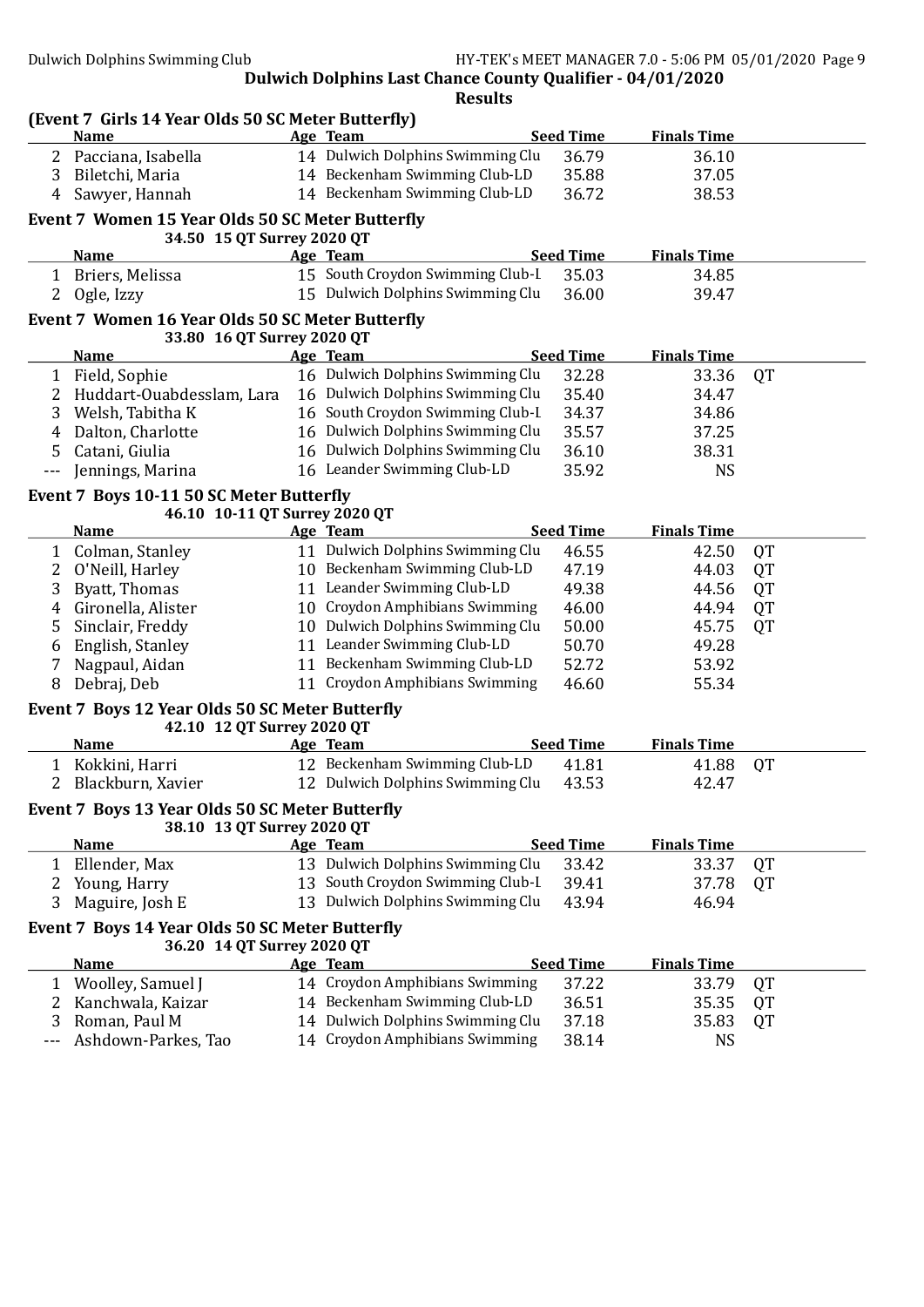|        | Event 7 Men 16 Year Olds 50 SC Meter Butterfly      | 33.20 16 QT Surrey 2020 QT    |                                                                      |                  |                    |           |
|--------|-----------------------------------------------------|-------------------------------|----------------------------------------------------------------------|------------------|--------------------|-----------|
|        | <b>Name</b>                                         |                               | Age Team                                                             | <b>Seed Time</b> | <b>Finals Time</b> |           |
| 1      | Taylor, Jacob                                       |                               | 16 Leander Swimming Club-LD                                          | 33.90            | 29.11              | <b>QT</b> |
| 2      | Jerman, Tom                                         |                               | 16 Leander Swimming Club-LD                                          | 34.75            | 29.72              | QT        |
|        | Event 7 Men 17 & Over 50 SC Meter Butterfly         |                               |                                                                      |                  |                    |           |
|        |                                                     | 29.90 17&0 QT Surrey 2020 QT  |                                                                      |                  |                    |           |
|        | <b>Name</b>                                         |                               | Age Team                                                             | <b>Seed Time</b> | <b>Finals Time</b> |           |
|        | 1 Stefanski, Oskar                                  |                               | 19 Leander Swimming Club-LD                                          | 30.40            | 29.68              | <b>QT</b> |
|        | Event 8 Girls 10-11 50 SC Meter Breaststroke        |                               |                                                                      |                  |                    |           |
|        |                                                     | 48.80 10-11 QT Surrey 2020 QT |                                                                      |                  |                    |           |
|        | <b>Name</b>                                         |                               | Age Team                                                             | <b>Seed Time</b> | <b>Finals Time</b> |           |
| 1      | Stoyanova, Sofia                                    |                               | 11 Dulwich Dolphins Swimming Clu                                     | 49.80            | 48.19              | <b>QT</b> |
| 2      | Desira, Lucy                                        |                               | 11 South Croydon Swimming Club-I                                     | 49.25            | 49.38              |           |
| 3      | Wingfield, Lucy                                     |                               | 11 Leander Swimming Club-LD                                          | 49.45            | 49.44              |           |
| 4      | Kelly, Mia                                          |                               | 11 Croydon Amphibians Swimming                                       | 49.08            | 49.49              |           |
| 5      | Absalom, Scarlett                                   |                               | 11 Beckenham Swimming Club-LD                                        | 49.22            | 49.50              |           |
| 6      | Woolley, Isobel                                     |                               | 11 Croydon Amphibians Swimming                                       | 48.94            | 50.25              |           |
| $*7$   | Nevard, Amelia                                      |                               | 11 Beckenham Swimming Club-LD                                        | 49.36            | 50.62              |           |
| $*7$   | Murray, Lara                                        |                               | 11 Croydon Amphibians Swimming                                       | 49.11            | 50.62              |           |
| 9      | Calligeris, Olivia                                  |                               | 11 Croydon Amphibians Swimming                                       | 50.06            | 51.32              |           |
| 10     | Deasy, Iris                                         |                               | 11 Dulwich Dolphins Swimming Clu                                     | 53.85            | 53.63              |           |
|        | Event 8 Girls 12 Year Olds 50 SC Meter Breaststroke |                               |                                                                      |                  |                    |           |
|        |                                                     | 46.90 12 QT Surrey 2020 QT    |                                                                      |                  |                    |           |
|        | <b>Name</b>                                         |                               | Age Team                                                             | <b>Seed Time</b> | <b>Finals Time</b> |           |
| 1      | Blythe, Mia                                         |                               | 12 Leander Swimming Club-LD                                          | 47.73            | 46.50              | <b>QT</b> |
| 2      | Calligeris, Alexia                                  |                               | 12 Croydon Amphibians Swimming                                       | 47.18            | 47.06              |           |
| 3      | Cole, Natalia                                       |                               | 12 Leander Swimming Club-LD                                          | 47.51            | 47.07              |           |
| 4      | Gironella, Isabel                                   |                               | 12 Croydon Amphibians Swimming                                       | 51.50            | 52.03              |           |
| 5      | Garrigan, Sophie                                    |                               | 12 Leander Swimming Club-LD                                          | 49.50            | 52.15              |           |
|        | Event 8 Girls 13 Year Olds 50 SC Meter Breaststroke |                               |                                                                      |                  |                    |           |
|        |                                                     | 43.20 13 QT Surrey 2020 QT    |                                                                      |                  |                    |           |
|        | <b>Name</b>                                         |                               | Age Team                                                             | <b>Seed Time</b> | <b>Finals Time</b> |           |
| 1      | Li, Annabel                                         |                               | 13 Leander Swimming Club-LD                                          | 43.87            | 43.62              |           |
| 2      | Brown, Millie                                       |                               | 13 South Croydon Swimming Club-I                                     | 44.00            | 44.09              |           |
| 3      | Espino, Zhegia                                      |                               | 13 Croydon Amphibians Swimming                                       | 44.79            | 44.69              |           |
| 4      | Morris, Lucy                                        |                               | 13 Croydon Amphibians Swimming                                       | 43.70            | 47.47              |           |
| 5      | Czempiel, Monika                                    |                               | 13 Dulwich Dolphins Swimming Clu                                     | 50.48            | 51.54              |           |
| 6      | Finegan, Missy M                                    |                               | 13 Dulwich Dolphins Swimming Clu                                     | 51.27            | 53.47              |           |
|        | Event 8 Girls 14 Year Olds 50 SC Meter Breaststroke |                               |                                                                      |                  |                    |           |
|        |                                                     | 40.80 14 QT Surrey 2020 QT    |                                                                      |                  |                    |           |
|        | <b>Name</b>                                         |                               | Age Team                                                             | <b>Seed Time</b> | <b>Finals Time</b> |           |
| 1      | Cooper, Eloise                                      |                               | 14 South Croydon Swimming Club-I<br>14 Dulwich Dolphins Swimming Clu | 43.00            | 41.82              |           |
| 2      | Birrane, Evan                                       |                               | 14 Croydon Amphibians Swimming                                       | 42.58            | 42.06              |           |
| 3      | Widley, Eve                                         |                               | 14 Dulwich Dolphins Swimming Clu                                     | 43.58            | 42.18              |           |
| 4      | Taylor, Charlotte                                   |                               | 14 Leander Swimming Club-LD                                          | 40.90<br>44.20   | 42.63              |           |
| 5      | Garner, Bea                                         |                               |                                                                      |                  | 42.64              |           |
| 6<br>7 | Demoglu, Mina M<br>Gant, Amelia                     |                               | 14 Dulwich Dolphins Swimming Clu<br>14 South Croydon Swimming Club-I | 42.08            | 42.69              |           |
|        |                                                     |                               |                                                                      | 42.98            | 42.81              |           |
|        |                                                     |                               |                                                                      |                  |                    |           |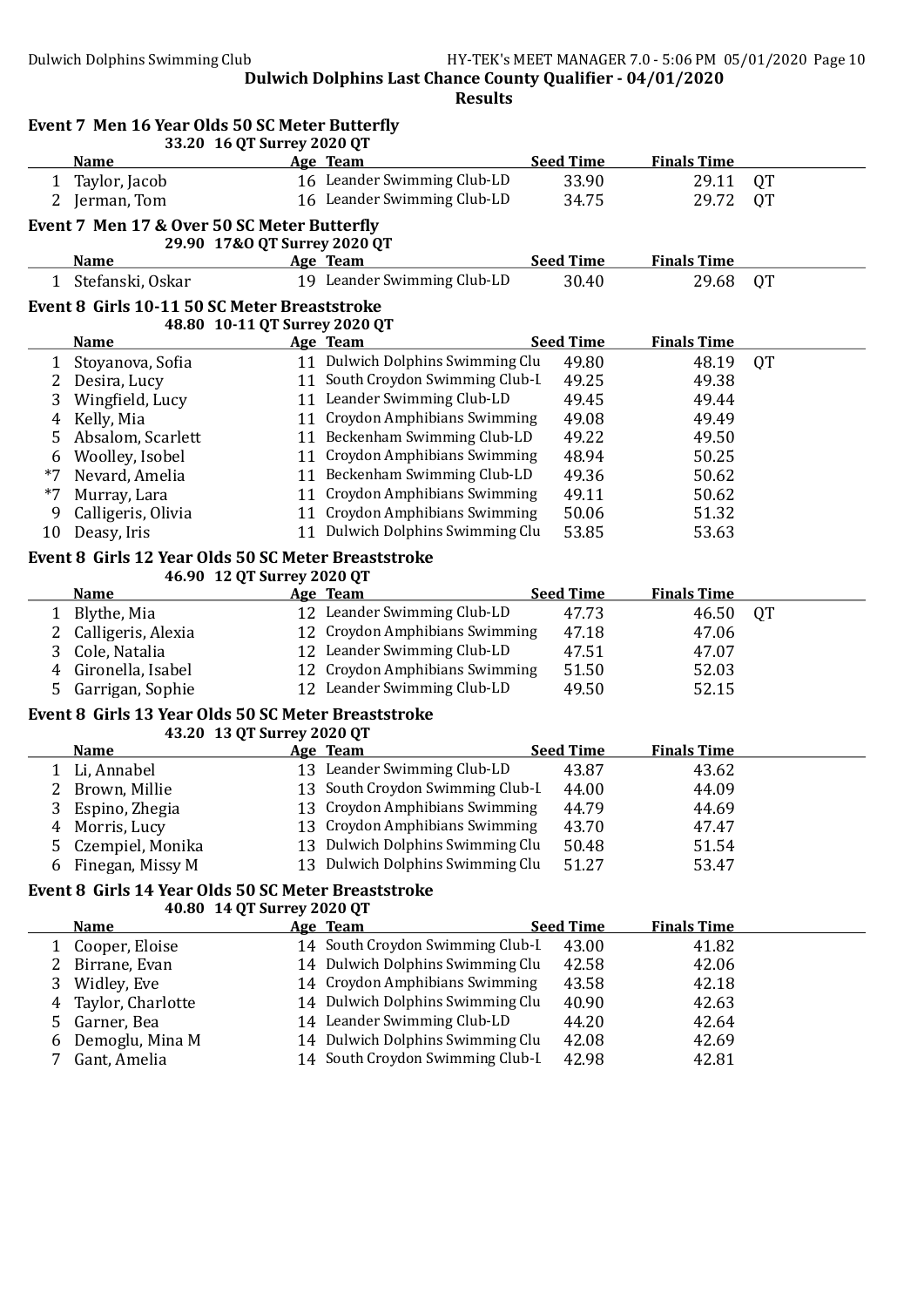|   |                                                                      |                               | <b>Results</b>                               |                  |                    |           |
|---|----------------------------------------------------------------------|-------------------------------|----------------------------------------------|------------------|--------------------|-----------|
|   | (Event 8 Girls 14 Year Olds 50 SC Meter Breaststroke)<br><b>Name</b> |                               |                                              | <b>Seed Time</b> | <b>Finals Time</b> |           |
|   | 8 Henderson, Zoe                                                     |                               | Age Team<br>14 Dulwich Dolphins Swimming Clu | 41.31            | 43.12              |           |
|   |                                                                      |                               |                                              |                  |                    |           |
|   | Event 8 Women 15 Year Olds 50 SC Meter Breaststroke                  | 40.10 15 QT Surrey 2020 QT    |                                              |                  |                    |           |
|   | Name                                                                 |                               | Age Team                                     | <b>Seed Time</b> | <b>Finals Time</b> |           |
|   | 1 Cole, Marion                                                       |                               | 15 Dulwich Dolphins Swimming Clu             | 40.41            | 40.51              |           |
|   | 2 Ellender, Olivia                                                   |                               | 15 Dulwich Dolphins Swimming Clu             | 41.56            | 42.78              |           |
| 3 | Ogle, Izzy                                                           |                               | 15 Dulwich Dolphins Swimming Clu             | 44.84            | 46.59              |           |
|   | Event 8 Women 16 Year Olds 50 SC Meter Breaststroke                  |                               |                                              |                  |                    |           |
|   |                                                                      | 40.10 16 QT Surrey 2020 QT    |                                              |                  |                    |           |
|   | <b>Name</b>                                                          |                               | Age Team                                     | <b>Seed Time</b> | <b>Finals Time</b> |           |
|   | 1 Woolley, Anna E                                                    |                               | 16 Croydon Amphibians Swimming               | 41.55            | 40.47              |           |
| 2 | Catani, Giulia                                                       |                               | 16 Dulwich Dolphins Swimming Clu             | 40.83            | 42.72              |           |
|   | Event 8 Boys 10-11 50 SC Meter Breaststroke                          |                               |                                              |                  |                    |           |
|   |                                                                      | 51.30 10-11 QT Surrey 2020 QT |                                              |                  |                    |           |
|   | <b>Name</b>                                                          |                               | Age Team                                     | <b>Seed Time</b> | <b>Finals Time</b> |           |
| 1 | Nagpaul, Aidan                                                       |                               | 11 Beckenham Swimming Club-LD                | 51.44            | 49.41              | <b>QT</b> |
| 2 | Byatt, Thomas                                                        |                               | 11 Leander Swimming Club-LD                  | 51.34            | 51.46              |           |
| 3 | Daley-Allison, Jago                                                  |                               | 10 Beckenham Swimming Club-LD                | 52.38            | 52.19              |           |
| 4 | O'Neill, Harley                                                      |                               | 10 Beckenham Swimming Club-LD                | 56.02            | 53.96              |           |
| 5 | Sorel, Teo                                                           |                               | 10 Croydon Amphibians Swimming               | 57.19            | 54.40              |           |
| 6 | Debraj, Deb                                                          |                               | 11 Croydon Amphibians Swimming 1:00.22       |                  | 58.30              |           |
|   | Event 8 Boys 12 Year Olds 50 SC Meter Breaststroke                   |                               |                                              |                  |                    |           |
|   |                                                                      | 48.00 12 QT Surrey 2020 QT    |                                              |                  |                    |           |
|   | <b>Name</b>                                                          |                               | Age Team                                     | <b>Seed Time</b> | <b>Finals Time</b> |           |
|   | 1 Kokkini, Harri                                                     |                               | 12 Beckenham Swimming Club-LD                | 55.72            | 50.98              |           |
| 2 | Catani, Matteo                                                       |                               | 12 Dulwich Dolphins Swimming Clu             | 50.40            | 51.47              |           |
|   | Event 8 Boys 13 Year Olds 50 SC Meter Breaststroke                   |                               |                                              |                  |                    |           |
|   |                                                                      | 45.00 13 QT Surrey 2020 QT    |                                              |                  |                    |           |
|   | <b>Name</b>                                                          |                               | Age Team                                     | <b>Seed Time</b> | <b>Finals Time</b> |           |
|   | 1 Turner, Patrick                                                    |                               | 13 Croydon Amphibians Swimming               | 48.15            | 45.72              |           |
|   | 2 Maguire, Josh E                                                    |                               | 13 Dulwich Dolphins Swimming Clu             | 47.45            | 45.97              |           |
|   | Event 8 Boys 14 Year Olds 50 SC Meter Breaststroke                   |                               |                                              |                  |                    |           |
|   |                                                                      | 42.00 14 QT Surrey 2020 QT    |                                              |                  |                    |           |
|   | <b>Name</b>                                                          |                               | Age Team                                     | <b>Seed Time</b> | <b>Finals Time</b> |           |
|   | 1 Mendonca, Alair                                                    |                               | 14 Croydon Amphibians Swimming               | 43.66            | 42.44              |           |
|   | Event 8 Men 15 Year Olds 50 SC Meter Breaststroke                    |                               |                                              |                  |                    |           |
|   |                                                                      | 38.90 15 QT Surrey 2020 QT    |                                              |                  |                    |           |
|   | <b>Name</b>                                                          |                               | Age Team                                     | <b>Seed Time</b> | <b>Finals Time</b> |           |
| 1 | Tolfrey, Noah E                                                      |                               | 15 South Croydon Swimming Club-I             | 39.00            | 37.88              | QT        |
| 2 | Thurlow, Felix                                                       |                               | 15 Dulwich Dolphins Swimming Clu             | <b>NT</b>        | 38.13              | QT        |
|   | Event 9 Girls 13 Year Olds 400 SC Meter Freestyle                    |                               |                                              |                  |                    |           |
|   | 5:19.40 13 QT Surrey 2020 QT                                         |                               |                                              |                  |                    |           |
|   | <b>Name</b>                                                          |                               | Age Team                                     | <b>Seed Time</b> | <b>Finals Time</b> |           |
| 1 | Sareen, Matilda                                                      |                               | 13 Dulwich Dolphins Swimming Clu 5:19.56     |                  | 5:16.00            | QT        |
| 2 | Hardy, Jessica                                                       |                               | 13 South Croydon Swimming Club-I 5:34.48     |                  | 5:31.24            |           |
| 3 | Li, Annabel                                                          |                               | 13 Leander Swimming Club-LD                  | 6:29.98          | 5:35.69            |           |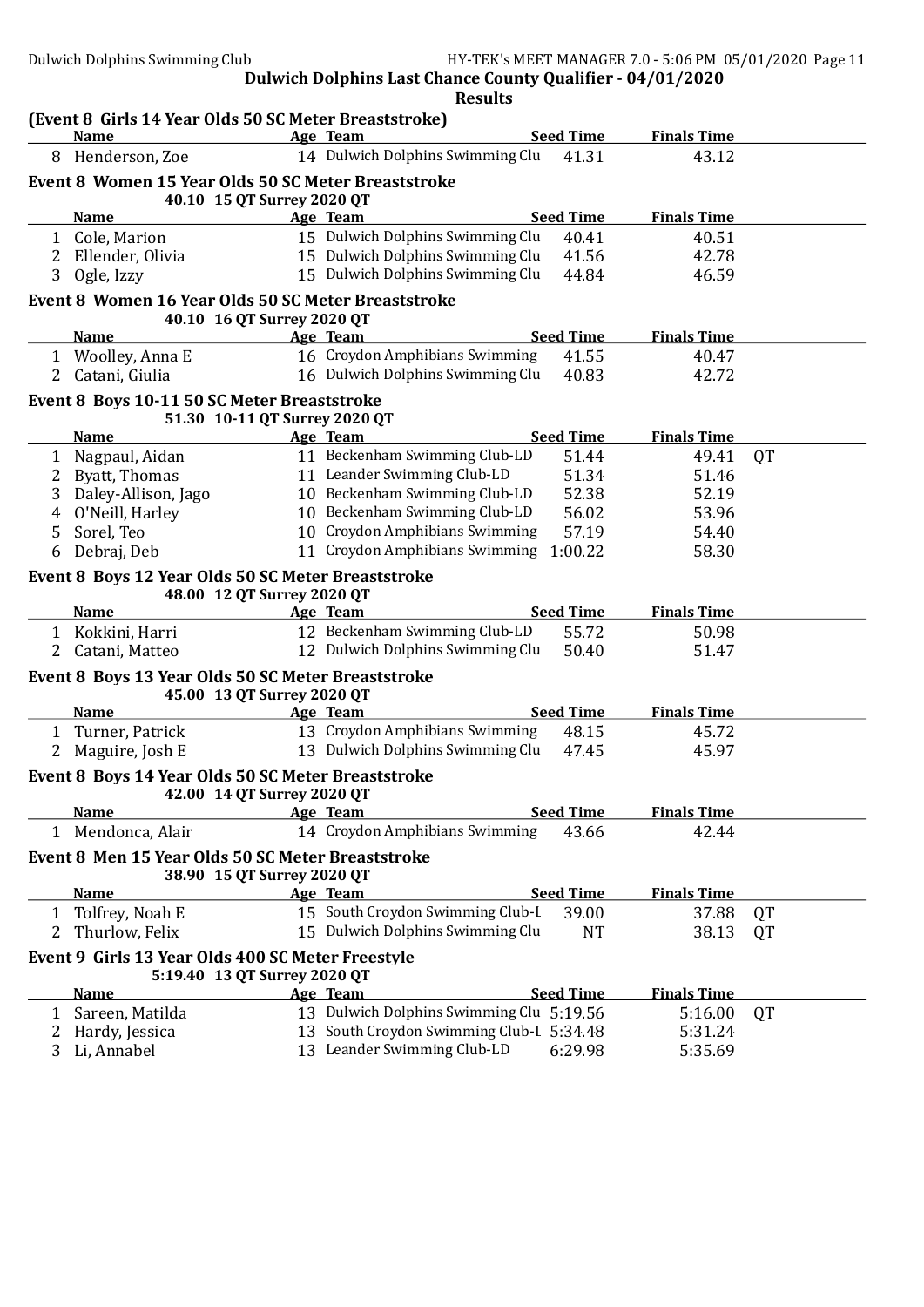|        |                                                                         | <b>Results</b>                                                                     |                    |           |
|--------|-------------------------------------------------------------------------|------------------------------------------------------------------------------------|--------------------|-----------|
|        | (Event 9 Girls 13 Year Olds 400 SC Meter Freestyle)<br><b>Name</b>      | <b>Seed Time</b><br>Age Team                                                       | <b>Finals Time</b> |           |
|        | 4 Caban, Oliwia                                                         | 13 South Croydon Swimming Club-L 5:33.73                                           | 5:43.72            |           |
|        | Event 9 Women 16 Year Olds 400 SC Meter Freestyle                       |                                                                                    |                    |           |
|        | 5:00.00 16 QT Surrey 2020 QT                                            |                                                                                    |                    |           |
|        | <b>Name</b>                                                             | <b>Seed Time</b><br>Age Team                                                       | <b>Finals Time</b> |           |
|        |                                                                         | 1 Huddart-Ouabdesslam, Lara 16 Dulwich Dolphins Swimming Clu 5:15.00               | 5:09.78            |           |
|        | Event 9 Boys 10-11 400 SC Meter Freestyle                               |                                                                                    |                    |           |
|        | 6:17.60 10-11 QT Surrey 2020 QT                                         |                                                                                    |                    |           |
|        | <b>Name</b>                                                             | <b>Seed Time</b><br>Age Team                                                       | <b>Finals Time</b> |           |
|        | 1 Sawyer, Nathaniel                                                     | 11 Beckenham Swimming Club-LD<br>5:54.10                                           | 5:46.97            | <b>QT</b> |
|        | Event 9 Boys 12 Year Olds 400 SC Meter Freestyle                        |                                                                                    |                    |           |
|        | 5:40.00 12 QT Surrey 2020 QT                                            |                                                                                    |                    |           |
|        | <b>Name</b>                                                             | Age Team<br><b>Seed Time</b>                                                       | <b>Finals Time</b> |           |
|        | 1 Pointon, Ted J<br>2 Henderson, George                                 | 12 Beckenham Swimming Club-LD 5:43.52<br>12 Dulwich Dolphins Swimming Clu 5:46.71  | 5:16.94<br>5:51.10 | QT        |
|        |                                                                         |                                                                                    |                    |           |
|        | Event 9 Boys 14 Year Olds 400 SC Meter Freestyle                        |                                                                                    |                    |           |
|        | 5:03.90 14 QT Surrey 2020 QT<br><b>Name</b>                             | Age Team<br><b>Seed Time</b>                                                       | <b>Finals Time</b> |           |
|        | 1 Roman, Paul M                                                         | 14 Dulwich Dolphins Swimming Clu 5:08.87                                           | 5:06.19            |           |
|        |                                                                         |                                                                                    |                    |           |
|        | Event 10 Girls 10-11 200 SC Meter IM<br>3:09.60 10-11 QT Surrey 2020 QT |                                                                                    |                    |           |
|        | <b>Name</b>                                                             | Age Team<br><b>Seed Time</b>                                                       | <b>Finals Time</b> |           |
|        | 1 Butler, Ethel K                                                       | 11 Dulwich Dolphins Swimming Clu 3:11.82                                           | 3:03.78            | QT        |
|        | --- Hulston, Bella                                                      | 11 Dulwich Dolphins Swimming Clu 3:43.38                                           | DQ                 |           |
|        | Event 10 Girls 12 Year Olds 200 SC Meter IM                             |                                                                                    |                    |           |
|        | 2:59.00 12 QT Surrey 2020 QT                                            |                                                                                    |                    |           |
|        | <b>Name</b>                                                             | <b>Seed Time</b><br>Age Team                                                       | <b>Finals Time</b> |           |
|        | 1 Cole, Natalia                                                         | 12 Leander Swimming Club-LD<br>3:13.78                                             | 3:12.84            |           |
| 2      | Garrigan, Sophie                                                        | 12 Leander Swimming Club-LD<br>3:06.51                                             | 3:13.56            |           |
|        | Event 10 Girls 13 Year Olds 200 SC Meter IM                             |                                                                                    |                    |           |
|        |                                                                         |                                                                                    |                    |           |
|        | 2:48.00 13 QT Surrey 2020 QT                                            |                                                                                    |                    |           |
|        | <b>Name</b>                                                             | <b>Seed Time</b><br>Age Team                                                       | <b>Finals Time</b> |           |
|        | 1 Hufton, Lucy                                                          | 13 Leander Swimming Club-LD<br>2:48.82                                             | 2:51.98            |           |
|        | Counsell, Lillian                                                       | 13 Beckenham Swimming Club-LD<br>2:52.69                                           | 2:52.54            |           |
| 3.     | James, Rosemary                                                         | 13 Beckenham Swimming Club-LD<br>2:53.57                                           | 2:59.94            |           |
|        | Event 10 Girls 14 Year Olds 200 SC Meter IM                             |                                                                                    |                    |           |
|        | 2:40.00 14 QT Surrey 2020 QT                                            |                                                                                    |                    |           |
|        | <b>Name</b>                                                             | <b>Seed Time</b><br>Age Team                                                       | <b>Finals Time</b> |           |
| 1      | Taylor, Charlotte                                                       | 14 Dulwich Dolphins Swimming Clu 2:49.07                                           | 2:45.69            |           |
| 2      | To, Jessica                                                             | 14 Leander Swimming Club-LD<br>2:45.10                                             | 2:47.50            |           |
| 3<br>4 | McIvor, Ella R                                                          | 14 Dulwich Dolphins Swimming Clu 2:51.80<br>14 Leander Swimming Club-LD<br>2:50.06 | 2:49.50<br>2:50.44 |           |
|        | Garner, Bea                                                             |                                                                                    |                    |           |
|        | Event 10 Women 15 Year Olds 200 SC Meter IM                             |                                                                                    |                    |           |
|        | 2:40.00 15 QT Surrey 2020 QT<br><b>Name</b>                             | <b>Seed Time</b><br>Age Team                                                       | <b>Finals Time</b> |           |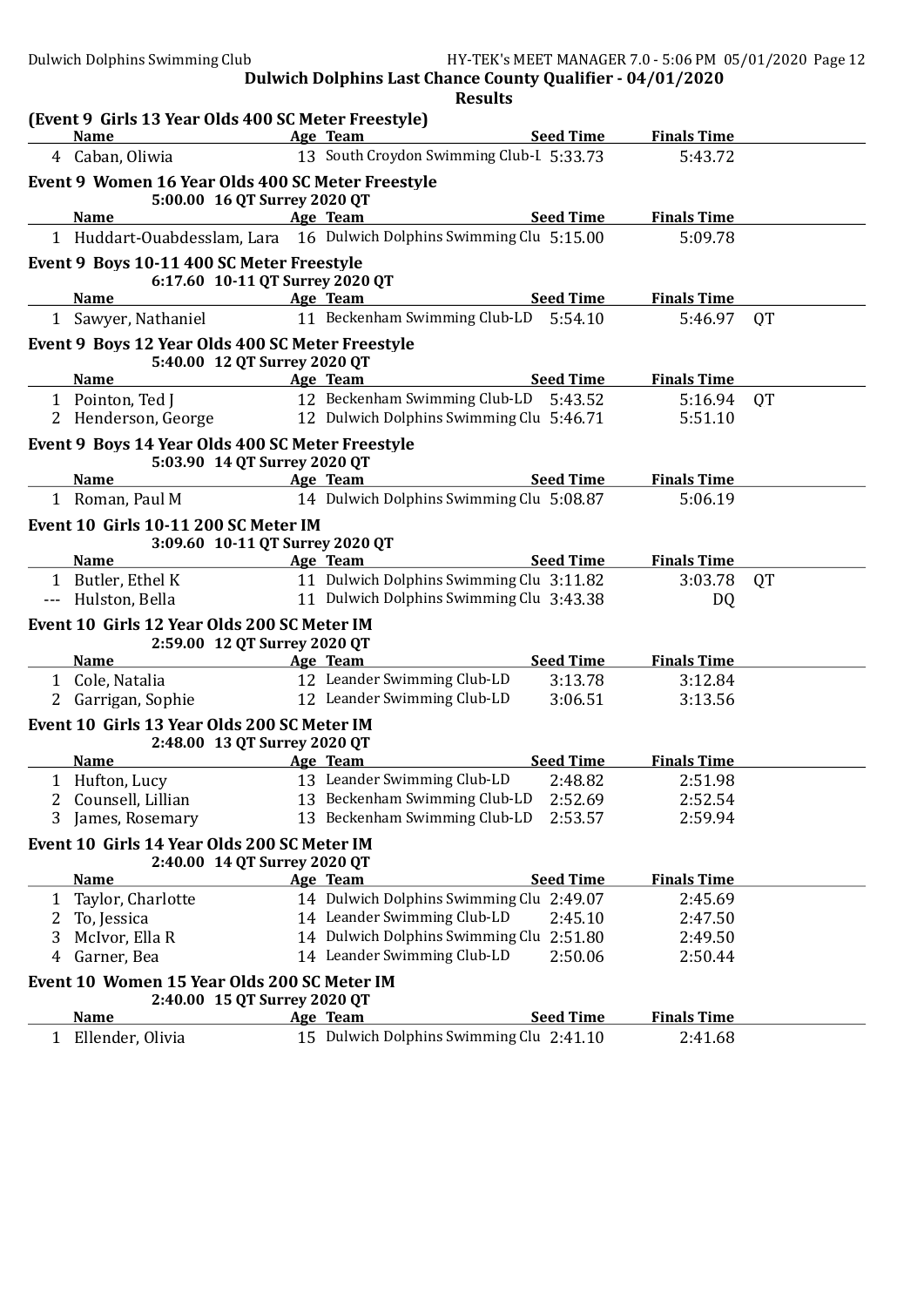|              | Event 10 Women 16 Year Olds 200 SC Meter IM<br>2:37.60 16 QT Surrey 2020 QT |    |                                          |                    |           |
|--------------|-----------------------------------------------------------------------------|----|------------------------------------------|--------------------|-----------|
|              | <b>Name</b>                                                                 |    | <b>Seed Time</b><br>Age Team             | <b>Finals Time</b> |           |
|              | 1 Woolley, Anna E                                                           |    | 16 Croydon Amphibians Swimming 2:38.05   | 2:41.50            |           |
|              | <b>Event 10 Boys 10-11 200 SC Meter IM</b>                                  |    |                                          |                    |           |
|              | 3:14.60 10-11 QT Surrey 2020 QT                                             |    |                                          |                    |           |
|              | <b>Name</b>                                                                 |    | <b>Seed Time</b><br>Age Team             | <b>Finals Time</b> |           |
| 1            | Sunil, KK                                                                   |    | 10 Croydon Amphibians Swimming 3:25.60   | 3:21.59            |           |
|              | Event 10 Boys 12 Year Olds 200 SC Meter IM                                  |    |                                          |                    |           |
|              | 2:57.40 12 QT Surrey 2020 QT                                                |    |                                          |                    |           |
|              | <b>Name</b>                                                                 |    | <b>Seed Time</b><br>Age Team             | <b>Finals Time</b> |           |
|              | 1 Dolling, Josh                                                             |    | 12 Croydon Amphibians Swimming 2:56.29   | 2:52.00            | QT        |
| 2            | Henderson, George                                                           |    | 12 Dulwich Dolphins Swimming Clu 3:12.38 | 3:06.53            |           |
| 3            | Catani, Matteo                                                              |    | 12 Dulwich Dolphins Swimming Clu 3:23.82 | 3:21.06            |           |
| 4            | Blackburn, Xavier                                                           |    | 12 Dulwich Dolphins Swimming Clu 3:20.75 | 3:23.44            |           |
| $---$        | Pointon, Ted J                                                              |    | 12 Beckenham Swimming Club-LD<br>3:05.53 | <b>NS</b>          |           |
|              | Event 10 Boys 13 Year Olds 200 SC Meter IM                                  |    |                                          |                    |           |
|              | 2:48.60 13 QT Surrey 2020 QT                                                |    |                                          |                    |           |
|              | <b>Name</b>                                                                 |    | <b>Seed Time</b><br>Age Team             | <b>Finals Time</b> |           |
|              | 1 Ellender, Max                                                             |    | 13 Dulwich Dolphins Swimming Clu 2:40.23 | 2:37.78            | QT        |
|              | 2 Lawrie, Alexander                                                         |    | 13 Leander Swimming Club-LD<br>2:48.92   | 2:44.81            | <b>QT</b> |
| 3            | Thurlow, Sebastian                                                          |    | 13 Dulwich Dolphins Swimming Clu 2:51.00 | 2:45.06            | QT        |
|              | Sandigursky, Alexander                                                      |    |                                          |                    |           |
|              |                                                                             |    |                                          |                    |           |
|              |                                                                             |    | 13 Beckenham Swimming Club-LD<br>3:27.24 | <b>NS</b>          |           |
|              | Event 10 Boys 14 Year Olds 200 SC Meter IM                                  |    |                                          |                    |           |
|              | 2:35.90 14 QT Surrey 2020 QT                                                |    |                                          |                    |           |
|              | <b>Name</b>                                                                 |    | Age Team<br><b>Seed Time</b>             | <b>Finals Time</b> |           |
|              | 1 Thomas, Sonny                                                             |    | 14 Leander Swimming Club-LD<br>2:43.34   | 2:38.91            |           |
|              | 2 Holohan, Thomas                                                           |    | 14 Dulwich Dolphins Swimming Clu 2:48.11 | 2:46.13            |           |
|              | Event 10 Men 15 Year Olds 200 SC Meter IM                                   |    |                                          |                    |           |
|              | 2:31.70 15 QT Surrey 2020 QT                                                |    |                                          |                    |           |
|              | <b>Name</b>                                                                 |    | <b>Seed Time</b><br>Age Team             | <b>Finals Time</b> |           |
|              | 1 Ung, Alex                                                                 |    | 15 Dulwich Dolphins Swimming Clu 2:36.12 | 2:31.12            | QT        |
| $\mathbf{2}$ | Thurlow, Felix                                                              |    | 15 Dulwich Dolphins Swimming Clu 2:34.91 | 2:33.03            |           |
| 3            | Abdulhafiz, Rey                                                             |    | 15 Dulwich Dolphins Swimming Clu 2:38.97 | 2:41.02            |           |
|              | Event 10 Men 16 Year Olds 200 SC Meter IM                                   |    |                                          |                    |           |
|              | 2:26.20 16 QT Surrey 2020 QT                                                |    |                                          |                    |           |
|              | <b>Name</b>                                                                 |    | <b>Seed Time</b><br>Age Team             | <b>Finals Time</b> |           |
| 1            | Mclennon-Defoe, Zachary H                                                   |    | 16 Dulwich Dolphins Swimming Clu 2:37.48 | 2:33.13            |           |
|              |                                                                             |    |                                          |                    |           |
|              | Event 11 Girls 13 Year Olds 200 SC Meter Freestyle                          |    |                                          |                    |           |
|              | 2:27.70 13 QT Surrey 2020 QT<br><b>Name</b>                                 |    | <b>Seed Time</b><br>Age Team             | <b>Finals Time</b> |           |
| 1            |                                                                             |    | 13 Leander Swimming Club-LD<br>2:29.94   | 2:27.90            |           |
| 2            | Chisholm, Matilda                                                           |    | 13 South Croydon Swimming Club-I 2:31.16 |                    |           |
| 3            | Bates, Imogen                                                               | 13 | South Croydon Swimming Club-L 2:34.32    | 2:37.16            |           |
| 4            | Caban, Oliwia<br>Morris, Lucy                                               | 13 | Croydon Amphibians Swimming<br>2:51.25   | 2:44.07<br>2:58.50 |           |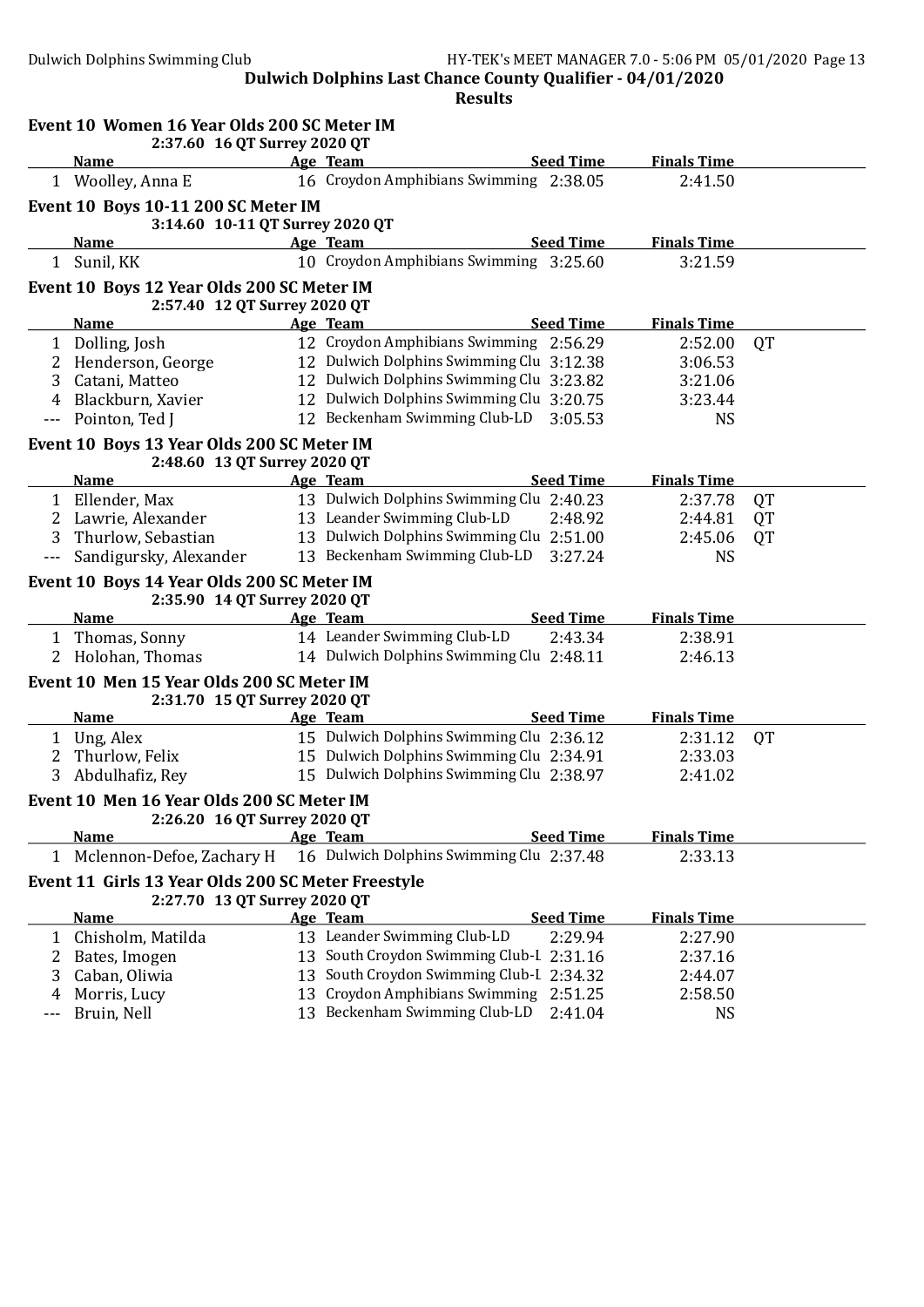| <b>Seed Time</b><br><b>Finals Time</b><br><b>Name</b><br>Age Team<br>14 Leander Swimming Club-LD<br>2:24.71<br>2:24.41<br>Trumper, Katy<br>$\mathbf{1}$<br>14 Leander Swimming Club-LD<br>2 To, Jessica<br>2:29.66<br>2:33.94<br>Event 11 Women 15 Year Olds 200 SC Meter Freestyle<br>2:19.10 15 QT Surrey 2020 QT<br><b>Seed Time</b><br><b>Finals Time</b><br><b>Name</b><br>Age Team<br>15 South Croydon Swimming Club-I 2:19.66<br>1 Hardy, Ella<br>2:21.93<br>15 South Croydon Swimming Club-I 2:20.42<br>2:22.60<br>2 Harmer, Connie<br>15 Dulwich Dolphins Swimming Clu 2:24.62<br>Cole, Marion<br>2:29.87<br>3<br>Event 11 Boys 10-11 200 SC Meter Freestyle<br>2:49.10 10-11 QT Surrey 2020 QT<br>Age Team<br><b>Seed Time</b><br><b>Finals Time</b><br><b>Name</b><br>11 Dulwich Dolphins Swimming Clu 2:50.00<br>1 German, George<br>2:43.13<br><b>QT</b><br>11 Dulwich Dolphins Swimming Clu 2:53.36<br>2 Raga, Elijah S<br>2:58.82<br>Event 11 Boys 12 Year Olds 200 SC Meter Freestyle<br>2:37.00 12 QT Surrey 2020 QT<br><b>Seed Time</b><br>Age Team<br><b>Finals Time</b><br><b>Name</b><br>12 Dulwich Dolphins Swimming Clu 2:39.44<br>1 Lagzouli, Adam<br>2:36.86<br><b>QT</b><br>12 Beckenham Swimming Club-LD 2:39.10<br>2 Pointon, Ted J<br>2:43.71<br>12 Dulwich Dolphins Swimming Clu 2:43.29<br>Henderson, George<br>2:49.60<br>3<br>12 Dulwich Dolphins Swimming Clu 3:07.05<br>Blackburn, Xavier<br>3:20.85<br>4<br>Event 11 Boys 13 Year Olds 200 SC Meter Freestyle<br>2:31.10 13 QT Surrey 2020 QT<br><b>Seed Time</b><br><b>Finals Time</b><br>Age Team<br><b>Name</b><br>13 Dulwich Dolphins Swimming Clu 2:32.68<br>1 Thurlow, Sebastian<br>2:33.31<br>13 Dulwich Dolphins Swimming Clu<br>Maguire, Josh E<br><b>NT</b><br><b>NS</b><br>$---$<br>Event 11 Boys 14 Year Olds 200 SC Meter Freestyle<br>2:18.80 14 QT Surrey 2020 QT<br><b>Seed Time</b><br><b>Finals Time</b><br><b>Name</b><br>Age Team<br>14 Leander Swimming Club-LD<br>Thomas, Sonny<br>2:12.32<br>2:14.28<br>QT<br>1<br>14 Dulwich Dolphins Swimming Clu 2:19.87<br>Ash, Peter<br>2:14.62<br>QT<br>2 <sup>1</sup><br>14 Beckenham Swimming Club-LD<br>2:29.00<br>3<br>Southward, Ethan<br>2:17.11<br>QT<br>14 Croydon Amphibians Swimming 2:23.11<br>4 Findell, Noah<br>2:17.66<br>QT<br>Event 11 Men 15 Year Olds 200 SC Meter Freestyle<br>2:12.80 15 QT Surrey 2020 QT<br>Age Team<br><b>Seed Time</b><br><b>Finals Time</b><br><b>Name</b><br>15 Croydon Amphibians Swimming 2:17.37<br>1 el Sayed, Ali E<br>2:15.13<br>Event 11 Men 16 Year Olds 200 SC Meter Freestyle<br>2:07.70 16 QT Surrey 2020 QT<br><b>Seed Time</b><br><b>Name</b><br>Age Team<br><b>Finals Time</b><br>16 South Croydon Swimming Club-I 2:08.14<br>Hardy, Joshua<br>2:09.04<br>1<br>16 Dulwich Dolphins Swimming Clu 2:15.37 | Event 11 Girls 14 Year Olds 200 SC Meter Freestyle<br>2:20.60 14 QT Surrey 2020 QT |  |         |  |
|------------------------------------------------------------------------------------------------------------------------------------------------------------------------------------------------------------------------------------------------------------------------------------------------------------------------------------------------------------------------------------------------------------------------------------------------------------------------------------------------------------------------------------------------------------------------------------------------------------------------------------------------------------------------------------------------------------------------------------------------------------------------------------------------------------------------------------------------------------------------------------------------------------------------------------------------------------------------------------------------------------------------------------------------------------------------------------------------------------------------------------------------------------------------------------------------------------------------------------------------------------------------------------------------------------------------------------------------------------------------------------------------------------------------------------------------------------------------------------------------------------------------------------------------------------------------------------------------------------------------------------------------------------------------------------------------------------------------------------------------------------------------------------------------------------------------------------------------------------------------------------------------------------------------------------------------------------------------------------------------------------------------------------------------------------------------------------------------------------------------------------------------------------------------------------------------------------------------------------------------------------------------------------------------------------------------------------------------------------------------------------------------------------------------------------------------------------------------------------------------------------------------------------------------------------------------------------------------------------------------------------------------------------------------------------------------------------------------------------------------------------------------------------------------------------------|------------------------------------------------------------------------------------|--|---------|--|
|                                                                                                                                                                                                                                                                                                                                                                                                                                                                                                                                                                                                                                                                                                                                                                                                                                                                                                                                                                                                                                                                                                                                                                                                                                                                                                                                                                                                                                                                                                                                                                                                                                                                                                                                                                                                                                                                                                                                                                                                                                                                                                                                                                                                                                                                                                                                                                                                                                                                                                                                                                                                                                                                                                                                                                                                                  |                                                                                    |  |         |  |
|                                                                                                                                                                                                                                                                                                                                                                                                                                                                                                                                                                                                                                                                                                                                                                                                                                                                                                                                                                                                                                                                                                                                                                                                                                                                                                                                                                                                                                                                                                                                                                                                                                                                                                                                                                                                                                                                                                                                                                                                                                                                                                                                                                                                                                                                                                                                                                                                                                                                                                                                                                                                                                                                                                                                                                                                                  |                                                                                    |  |         |  |
|                                                                                                                                                                                                                                                                                                                                                                                                                                                                                                                                                                                                                                                                                                                                                                                                                                                                                                                                                                                                                                                                                                                                                                                                                                                                                                                                                                                                                                                                                                                                                                                                                                                                                                                                                                                                                                                                                                                                                                                                                                                                                                                                                                                                                                                                                                                                                                                                                                                                                                                                                                                                                                                                                                                                                                                                                  |                                                                                    |  |         |  |
|                                                                                                                                                                                                                                                                                                                                                                                                                                                                                                                                                                                                                                                                                                                                                                                                                                                                                                                                                                                                                                                                                                                                                                                                                                                                                                                                                                                                                                                                                                                                                                                                                                                                                                                                                                                                                                                                                                                                                                                                                                                                                                                                                                                                                                                                                                                                                                                                                                                                                                                                                                                                                                                                                                                                                                                                                  |                                                                                    |  |         |  |
|                                                                                                                                                                                                                                                                                                                                                                                                                                                                                                                                                                                                                                                                                                                                                                                                                                                                                                                                                                                                                                                                                                                                                                                                                                                                                                                                                                                                                                                                                                                                                                                                                                                                                                                                                                                                                                                                                                                                                                                                                                                                                                                                                                                                                                                                                                                                                                                                                                                                                                                                                                                                                                                                                                                                                                                                                  |                                                                                    |  |         |  |
|                                                                                                                                                                                                                                                                                                                                                                                                                                                                                                                                                                                                                                                                                                                                                                                                                                                                                                                                                                                                                                                                                                                                                                                                                                                                                                                                                                                                                                                                                                                                                                                                                                                                                                                                                                                                                                                                                                                                                                                                                                                                                                                                                                                                                                                                                                                                                                                                                                                                                                                                                                                                                                                                                                                                                                                                                  |                                                                                    |  |         |  |
|                                                                                                                                                                                                                                                                                                                                                                                                                                                                                                                                                                                                                                                                                                                                                                                                                                                                                                                                                                                                                                                                                                                                                                                                                                                                                                                                                                                                                                                                                                                                                                                                                                                                                                                                                                                                                                                                                                                                                                                                                                                                                                                                                                                                                                                                                                                                                                                                                                                                                                                                                                                                                                                                                                                                                                                                                  |                                                                                    |  |         |  |
|                                                                                                                                                                                                                                                                                                                                                                                                                                                                                                                                                                                                                                                                                                                                                                                                                                                                                                                                                                                                                                                                                                                                                                                                                                                                                                                                                                                                                                                                                                                                                                                                                                                                                                                                                                                                                                                                                                                                                                                                                                                                                                                                                                                                                                                                                                                                                                                                                                                                                                                                                                                                                                                                                                                                                                                                                  |                                                                                    |  |         |  |
|                                                                                                                                                                                                                                                                                                                                                                                                                                                                                                                                                                                                                                                                                                                                                                                                                                                                                                                                                                                                                                                                                                                                                                                                                                                                                                                                                                                                                                                                                                                                                                                                                                                                                                                                                                                                                                                                                                                                                                                                                                                                                                                                                                                                                                                                                                                                                                                                                                                                                                                                                                                                                                                                                                                                                                                                                  |                                                                                    |  |         |  |
|                                                                                                                                                                                                                                                                                                                                                                                                                                                                                                                                                                                                                                                                                                                                                                                                                                                                                                                                                                                                                                                                                                                                                                                                                                                                                                                                                                                                                                                                                                                                                                                                                                                                                                                                                                                                                                                                                                                                                                                                                                                                                                                                                                                                                                                                                                                                                                                                                                                                                                                                                                                                                                                                                                                                                                                                                  |                                                                                    |  |         |  |
|                                                                                                                                                                                                                                                                                                                                                                                                                                                                                                                                                                                                                                                                                                                                                                                                                                                                                                                                                                                                                                                                                                                                                                                                                                                                                                                                                                                                                                                                                                                                                                                                                                                                                                                                                                                                                                                                                                                                                                                                                                                                                                                                                                                                                                                                                                                                                                                                                                                                                                                                                                                                                                                                                                                                                                                                                  |                                                                                    |  |         |  |
|                                                                                                                                                                                                                                                                                                                                                                                                                                                                                                                                                                                                                                                                                                                                                                                                                                                                                                                                                                                                                                                                                                                                                                                                                                                                                                                                                                                                                                                                                                                                                                                                                                                                                                                                                                                                                                                                                                                                                                                                                                                                                                                                                                                                                                                                                                                                                                                                                                                                                                                                                                                                                                                                                                                                                                                                                  |                                                                                    |  |         |  |
|                                                                                                                                                                                                                                                                                                                                                                                                                                                                                                                                                                                                                                                                                                                                                                                                                                                                                                                                                                                                                                                                                                                                                                                                                                                                                                                                                                                                                                                                                                                                                                                                                                                                                                                                                                                                                                                                                                                                                                                                                                                                                                                                                                                                                                                                                                                                                                                                                                                                                                                                                                                                                                                                                                                                                                                                                  |                                                                                    |  |         |  |
|                                                                                                                                                                                                                                                                                                                                                                                                                                                                                                                                                                                                                                                                                                                                                                                                                                                                                                                                                                                                                                                                                                                                                                                                                                                                                                                                                                                                                                                                                                                                                                                                                                                                                                                                                                                                                                                                                                                                                                                                                                                                                                                                                                                                                                                                                                                                                                                                                                                                                                                                                                                                                                                                                                                                                                                                                  |                                                                                    |  |         |  |
|                                                                                                                                                                                                                                                                                                                                                                                                                                                                                                                                                                                                                                                                                                                                                                                                                                                                                                                                                                                                                                                                                                                                                                                                                                                                                                                                                                                                                                                                                                                                                                                                                                                                                                                                                                                                                                                                                                                                                                                                                                                                                                                                                                                                                                                                                                                                                                                                                                                                                                                                                                                                                                                                                                                                                                                                                  |                                                                                    |  |         |  |
|                                                                                                                                                                                                                                                                                                                                                                                                                                                                                                                                                                                                                                                                                                                                                                                                                                                                                                                                                                                                                                                                                                                                                                                                                                                                                                                                                                                                                                                                                                                                                                                                                                                                                                                                                                                                                                                                                                                                                                                                                                                                                                                                                                                                                                                                                                                                                                                                                                                                                                                                                                                                                                                                                                                                                                                                                  |                                                                                    |  |         |  |
|                                                                                                                                                                                                                                                                                                                                                                                                                                                                                                                                                                                                                                                                                                                                                                                                                                                                                                                                                                                                                                                                                                                                                                                                                                                                                                                                                                                                                                                                                                                                                                                                                                                                                                                                                                                                                                                                                                                                                                                                                                                                                                                                                                                                                                                                                                                                                                                                                                                                                                                                                                                                                                                                                                                                                                                                                  |                                                                                    |  |         |  |
|                                                                                                                                                                                                                                                                                                                                                                                                                                                                                                                                                                                                                                                                                                                                                                                                                                                                                                                                                                                                                                                                                                                                                                                                                                                                                                                                                                                                                                                                                                                                                                                                                                                                                                                                                                                                                                                                                                                                                                                                                                                                                                                                                                                                                                                                                                                                                                                                                                                                                                                                                                                                                                                                                                                                                                                                                  |                                                                                    |  |         |  |
|                                                                                                                                                                                                                                                                                                                                                                                                                                                                                                                                                                                                                                                                                                                                                                                                                                                                                                                                                                                                                                                                                                                                                                                                                                                                                                                                                                                                                                                                                                                                                                                                                                                                                                                                                                                                                                                                                                                                                                                                                                                                                                                                                                                                                                                                                                                                                                                                                                                                                                                                                                                                                                                                                                                                                                                                                  |                                                                                    |  |         |  |
|                                                                                                                                                                                                                                                                                                                                                                                                                                                                                                                                                                                                                                                                                                                                                                                                                                                                                                                                                                                                                                                                                                                                                                                                                                                                                                                                                                                                                                                                                                                                                                                                                                                                                                                                                                                                                                                                                                                                                                                                                                                                                                                                                                                                                                                                                                                                                                                                                                                                                                                                                                                                                                                                                                                                                                                                                  |                                                                                    |  |         |  |
|                                                                                                                                                                                                                                                                                                                                                                                                                                                                                                                                                                                                                                                                                                                                                                                                                                                                                                                                                                                                                                                                                                                                                                                                                                                                                                                                                                                                                                                                                                                                                                                                                                                                                                                                                                                                                                                                                                                                                                                                                                                                                                                                                                                                                                                                                                                                                                                                                                                                                                                                                                                                                                                                                                                                                                                                                  |                                                                                    |  |         |  |
|                                                                                                                                                                                                                                                                                                                                                                                                                                                                                                                                                                                                                                                                                                                                                                                                                                                                                                                                                                                                                                                                                                                                                                                                                                                                                                                                                                                                                                                                                                                                                                                                                                                                                                                                                                                                                                                                                                                                                                                                                                                                                                                                                                                                                                                                                                                                                                                                                                                                                                                                                                                                                                                                                                                                                                                                                  |                                                                                    |  |         |  |
|                                                                                                                                                                                                                                                                                                                                                                                                                                                                                                                                                                                                                                                                                                                                                                                                                                                                                                                                                                                                                                                                                                                                                                                                                                                                                                                                                                                                                                                                                                                                                                                                                                                                                                                                                                                                                                                                                                                                                                                                                                                                                                                                                                                                                                                                                                                                                                                                                                                                                                                                                                                                                                                                                                                                                                                                                  |                                                                                    |  |         |  |
|                                                                                                                                                                                                                                                                                                                                                                                                                                                                                                                                                                                                                                                                                                                                                                                                                                                                                                                                                                                                                                                                                                                                                                                                                                                                                                                                                                                                                                                                                                                                                                                                                                                                                                                                                                                                                                                                                                                                                                                                                                                                                                                                                                                                                                                                                                                                                                                                                                                                                                                                                                                                                                                                                                                                                                                                                  |                                                                                    |  |         |  |
|                                                                                                                                                                                                                                                                                                                                                                                                                                                                                                                                                                                                                                                                                                                                                                                                                                                                                                                                                                                                                                                                                                                                                                                                                                                                                                                                                                                                                                                                                                                                                                                                                                                                                                                                                                                                                                                                                                                                                                                                                                                                                                                                                                                                                                                                                                                                                                                                                                                                                                                                                                                                                                                                                                                                                                                                                  |                                                                                    |  |         |  |
|                                                                                                                                                                                                                                                                                                                                                                                                                                                                                                                                                                                                                                                                                                                                                                                                                                                                                                                                                                                                                                                                                                                                                                                                                                                                                                                                                                                                                                                                                                                                                                                                                                                                                                                                                                                                                                                                                                                                                                                                                                                                                                                                                                                                                                                                                                                                                                                                                                                                                                                                                                                                                                                                                                                                                                                                                  |                                                                                    |  |         |  |
|                                                                                                                                                                                                                                                                                                                                                                                                                                                                                                                                                                                                                                                                                                                                                                                                                                                                                                                                                                                                                                                                                                                                                                                                                                                                                                                                                                                                                                                                                                                                                                                                                                                                                                                                                                                                                                                                                                                                                                                                                                                                                                                                                                                                                                                                                                                                                                                                                                                                                                                                                                                                                                                                                                                                                                                                                  |                                                                                    |  |         |  |
|                                                                                                                                                                                                                                                                                                                                                                                                                                                                                                                                                                                                                                                                                                                                                                                                                                                                                                                                                                                                                                                                                                                                                                                                                                                                                                                                                                                                                                                                                                                                                                                                                                                                                                                                                                                                                                                                                                                                                                                                                                                                                                                                                                                                                                                                                                                                                                                                                                                                                                                                                                                                                                                                                                                                                                                                                  |                                                                                    |  |         |  |
|                                                                                                                                                                                                                                                                                                                                                                                                                                                                                                                                                                                                                                                                                                                                                                                                                                                                                                                                                                                                                                                                                                                                                                                                                                                                                                                                                                                                                                                                                                                                                                                                                                                                                                                                                                                                                                                                                                                                                                                                                                                                                                                                                                                                                                                                                                                                                                                                                                                                                                                                                                                                                                                                                                                                                                                                                  |                                                                                    |  |         |  |
|                                                                                                                                                                                                                                                                                                                                                                                                                                                                                                                                                                                                                                                                                                                                                                                                                                                                                                                                                                                                                                                                                                                                                                                                                                                                                                                                                                                                                                                                                                                                                                                                                                                                                                                                                                                                                                                                                                                                                                                                                                                                                                                                                                                                                                                                                                                                                                                                                                                                                                                                                                                                                                                                                                                                                                                                                  |                                                                                    |  |         |  |
|                                                                                                                                                                                                                                                                                                                                                                                                                                                                                                                                                                                                                                                                                                                                                                                                                                                                                                                                                                                                                                                                                                                                                                                                                                                                                                                                                                                                                                                                                                                                                                                                                                                                                                                                                                                                                                                                                                                                                                                                                                                                                                                                                                                                                                                                                                                                                                                                                                                                                                                                                                                                                                                                                                                                                                                                                  |                                                                                    |  |         |  |
|                                                                                                                                                                                                                                                                                                                                                                                                                                                                                                                                                                                                                                                                                                                                                                                                                                                                                                                                                                                                                                                                                                                                                                                                                                                                                                                                                                                                                                                                                                                                                                                                                                                                                                                                                                                                                                                                                                                                                                                                                                                                                                                                                                                                                                                                                                                                                                                                                                                                                                                                                                                                                                                                                                                                                                                                                  |                                                                                    |  |         |  |
|                                                                                                                                                                                                                                                                                                                                                                                                                                                                                                                                                                                                                                                                                                                                                                                                                                                                                                                                                                                                                                                                                                                                                                                                                                                                                                                                                                                                                                                                                                                                                                                                                                                                                                                                                                                                                                                                                                                                                                                                                                                                                                                                                                                                                                                                                                                                                                                                                                                                                                                                                                                                                                                                                                                                                                                                                  |                                                                                    |  |         |  |
|                                                                                                                                                                                                                                                                                                                                                                                                                                                                                                                                                                                                                                                                                                                                                                                                                                                                                                                                                                                                                                                                                                                                                                                                                                                                                                                                                                                                                                                                                                                                                                                                                                                                                                                                                                                                                                                                                                                                                                                                                                                                                                                                                                                                                                                                                                                                                                                                                                                                                                                                                                                                                                                                                                                                                                                                                  |                                                                                    |  |         |  |
|                                                                                                                                                                                                                                                                                                                                                                                                                                                                                                                                                                                                                                                                                                                                                                                                                                                                                                                                                                                                                                                                                                                                                                                                                                                                                                                                                                                                                                                                                                                                                                                                                                                                                                                                                                                                                                                                                                                                                                                                                                                                                                                                                                                                                                                                                                                                                                                                                                                                                                                                                                                                                                                                                                                                                                                                                  |                                                                                    |  |         |  |
|                                                                                                                                                                                                                                                                                                                                                                                                                                                                                                                                                                                                                                                                                                                                                                                                                                                                                                                                                                                                                                                                                                                                                                                                                                                                                                                                                                                                                                                                                                                                                                                                                                                                                                                                                                                                                                                                                                                                                                                                                                                                                                                                                                                                                                                                                                                                                                                                                                                                                                                                                                                                                                                                                                                                                                                                                  | Mclennon-Defoe, Zachary H                                                          |  | 2:13.88 |  |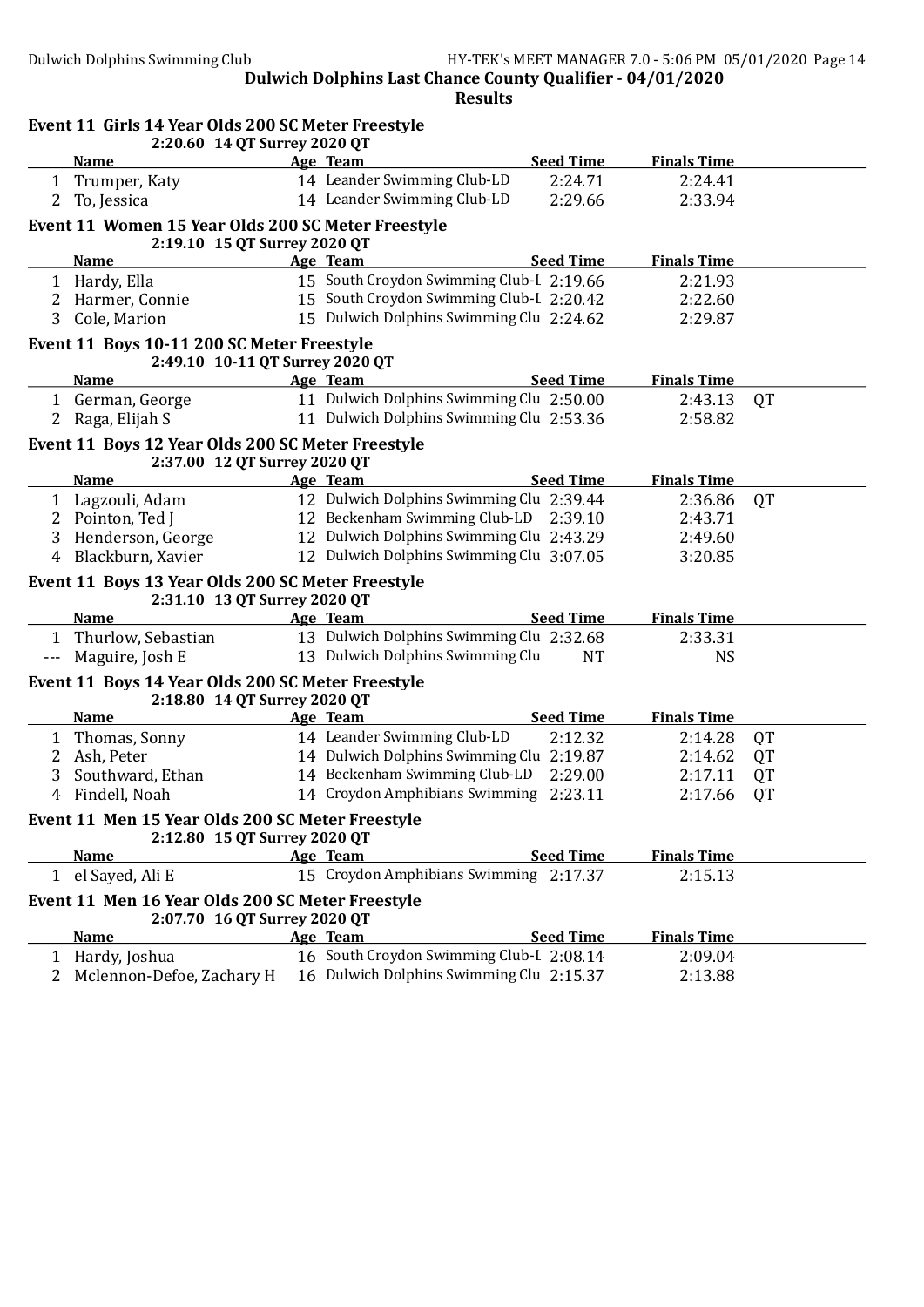|              | Event 12 Girls 10-11 200 SC Meter Breaststroke<br>3:37.30 10-11 QT Surrey 2020 QT     |                                          |                  |                    |           |
|--------------|---------------------------------------------------------------------------------------|------------------------------------------|------------------|--------------------|-----------|
|              | <u>Name</u>                                                                           | Age Team                                 | <b>Seed Time</b> | <b>Finals Time</b> |           |
|              | 1 Ciccardini, Zoe                                                                     | 10 Croydon Amphibians Swimming 3:42.86   |                  | 3:38.90            |           |
| 2            | Sims, Millie                                                                          | 11 Dulwich Dolphins Swimming Clu 3:41.03 |                  | 3:44.65            |           |
| 3            | Murray, Lara                                                                          | 11 Croydon Amphibians Swimming 3:55.44   |                  | 3:59.47            |           |
| 4            | Absalom, Scarlett                                                                     | 11 Beckenham Swimming Club-LD            | 3:51.50          | 4:04.37            |           |
|              | Event 12 Girls 12 Year Olds 200 SC Meter Breaststroke<br>3:22.50 12 QT Surrey 2020 QT |                                          |                  |                    |           |
|              | <b>Name</b>                                                                           | Age Team                                 | <b>Seed Time</b> | <b>Finals Time</b> |           |
|              | 1 Holohan, Ava                                                                        | 12 Dulwich Dolphins Swimming Clu 3:24.43 |                  | 3:24.15            |           |
| $\mathbf{2}$ | Ciccardini, Tess                                                                      | 12 Croydon Amphibians Swimming 3:25.06   |                  | 3:29.28            |           |
|              | Event 12 Girls 13 Year Olds 200 SC Meter Breaststroke<br>3:10.70 13 QT Surrey 2020 QT |                                          |                  |                    |           |
|              | <b>Name</b>                                                                           | Age Team                                 | <b>Seed Time</b> | <b>Finals Time</b> |           |
|              | 1 Counsell, Lillian                                                                   | 13 Beckenham Swimming Club-LD            | 3:20.10          | 3:15.09            |           |
| 2            | Hufton, Lucy                                                                          | 13 Leander Swimming Club-LD              | 3:14.15          | 3:19.34            |           |
|              | Event 12 Girls 14 Year Olds 200 SC Meter Breaststroke<br>3:01.70 14 QT Surrey 2020 QT |                                          |                  |                    |           |
|              | <b>Name</b>                                                                           | Age Team                                 | <b>Seed Time</b> | <b>Finals Time</b> |           |
|              | 1 Doring, Lucy                                                                        | 14 Dulwich Dolphins Swimming Clu 3:15.97 |                  | 2:59.37            | QT        |
|              | 2 Pacciana, Isabella                                                                  | 14 Dulwich Dolphins Swimming Clu 3:04.33 |                  | 3:04.75            |           |
| 3            | Dizdarevic, Sandi                                                                     | 14 Dulwich Dolphins Swimming Clu 3:07.03 |                  | 3:05.28            |           |
|              | Event 12 Women 16 Year Olds 200 SC Meter Breaststroke<br>3:01.70 16 QT Surrey 2020 QT |                                          |                  |                    |           |
|              | <b>Name</b>                                                                           | Age Team                                 | <b>Seed Time</b> | <b>Finals Time</b> |           |
|              | 1 Lorke, Sophia                                                                       | 16 South Croydon Swimming Club-I 3:06.14 |                  | 3:05.27            |           |
|              | Catani, Giulia                                                                        | 16 Dulwich Dolphins Swimming Clu 3:21.20 |                  | <b>NS</b>          |           |
|              | Woolley, Anna E                                                                       | 16 Croydon Amphibians Swimming 3:07.97   |                  | <b>NS</b>          |           |
|              | Event 12 Boys 10-11 200 SC Meter Breaststroke<br>3:42.30 10-11 QT Surrey 2020 QT      |                                          |                  |                    |           |
|              | <b>Name</b>                                                                           | Age Team                                 | <b>Seed Time</b> | <b>Finals Time</b> |           |
| 1            | Sawyer, Nathaniel                                                                     | 11 Beckenham Swimming Club-LD            | 3:44.45          | 3:35.06            | QT        |
| 2            | Sunil, KK                                                                             | 10 Croydon Amphibians Swimming 3:50.14   |                  | 3:50.87            |           |
| 3            | Silva, Jacob                                                                          | 10 Croydon Amphibians Swimming 3:46.20   |                  | 3:59.06            |           |
|              | Event 12 Boys 12 Year Olds 200 SC Meter Breaststroke<br>3:28.30 12 QT Surrey 2020 QT  |                                          |                  |                    |           |
|              | <b>Name</b>                                                                           | Age Team                                 | <b>Seed Time</b> | <b>Finals Time</b> |           |
| 1            | Pointon, Ted J                                                                        | 12 Beckenham Swimming Club-LD            | 3:34.72          | 3:38.47            |           |
| 2            | Krens, Jake                                                                           | 12 Leander Swimming Club-LD              | 3:29.75          | 3:46.37            |           |
|              | Event 12 Boys 13 Year Olds 200 SC Meter Breaststroke<br>3:15.00 13 QT Surrey 2020 QT  |                                          |                  |                    |           |
|              | <b>Name</b>                                                                           | Age Team                                 | <b>Seed Time</b> | <b>Finals Time</b> |           |
| 1            | Abdulhafiz, Rami                                                                      | 13 Dulwich Dolphins Swimming Clu 3:05.02 |                  | 2:58.25            | <b>QT</b> |
| 2            | Guilar, Oliver                                                                        | 13 Dulwich Dolphins Swimming Clu 3:24.75 |                  | 3:25.75            |           |
|              | Maguire, Josh E                                                                       | 13 Dulwich Dolphins Swimming Clu 3:52.00 |                  | <b>NS</b>          |           |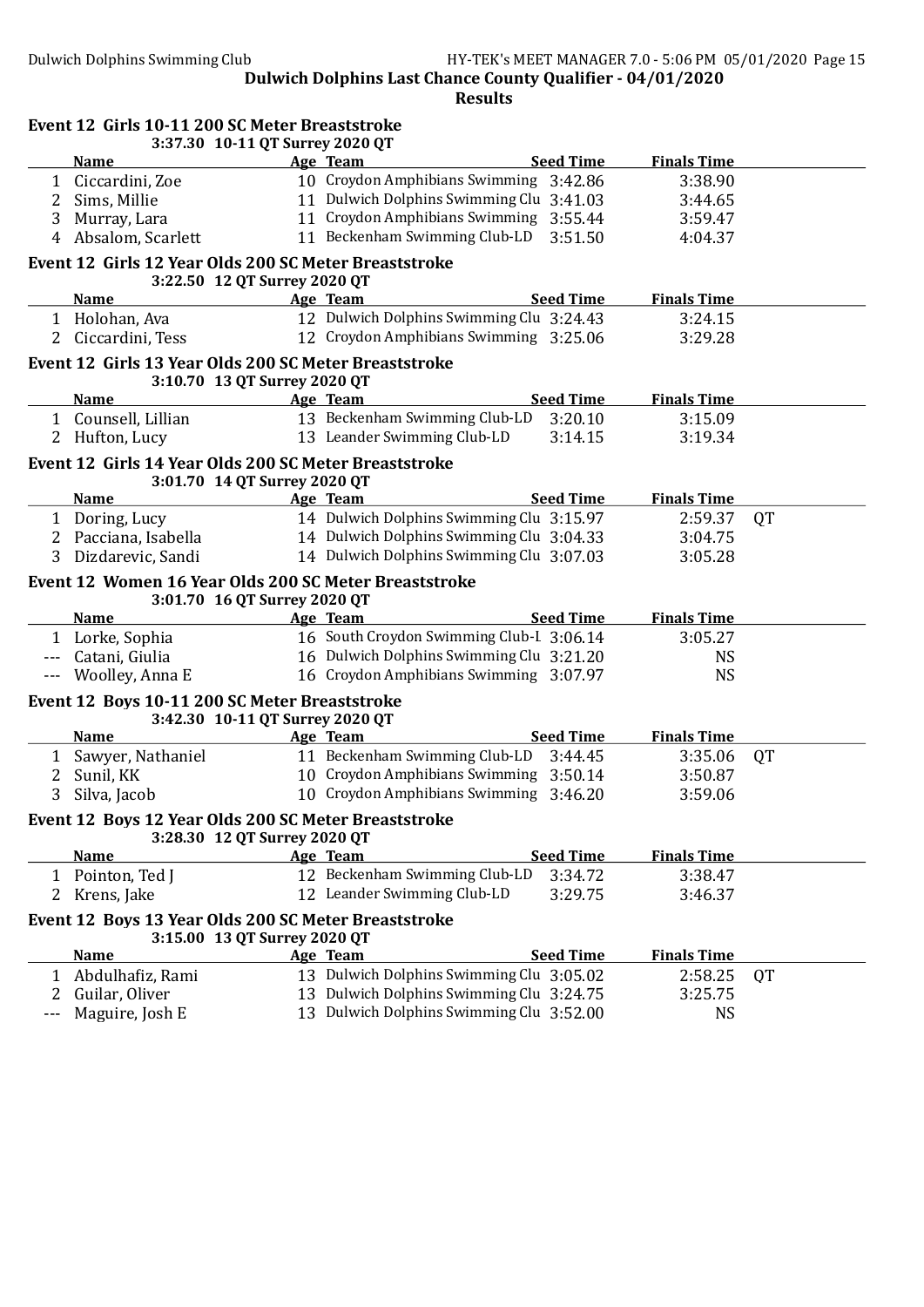|              | Event 12 Men 15 Year Olds 200 SC Meter Breaststroke<br>2:57.10 15 QT Surrey 2020 QT |  |                                                                                    |                    |           |  |  |
|--------------|-------------------------------------------------------------------------------------|--|------------------------------------------------------------------------------------|--------------------|-----------|--|--|
|              | <b>Name</b>                                                                         |  | <b>Seed Time</b><br>Age Team                                                       | <b>Finals Time</b> |           |  |  |
|              |                                                                                     |  | 15 Croydon Amphibians Swimming 2:57.15                                             | 2:44.31            | <b>QT</b> |  |  |
| $\mathbf{1}$ | Oelkers, Arun<br>2 Tolfrey, Noah E                                                  |  | 15 South Croydon Swimming Club-I 2:57.80                                           | 2:58.09            |           |  |  |
|              |                                                                                     |  |                                                                                    |                    |           |  |  |
|              | Event 13 Girls 10-11 100 SC Meter Backstroke                                        |  |                                                                                    |                    |           |  |  |
|              | 1:28.10 10-11 QT Surrey 2020 QT                                                     |  |                                                                                    |                    |           |  |  |
|              | <b>Name</b>                                                                         |  | <b>Seed Time</b><br>Age Team                                                       | <b>Finals Time</b> |           |  |  |
| 1            | Stewart, Violet                                                                     |  | 11 South Croydon Swimming Club-I 1:30.28                                           | 1:31.12            |           |  |  |
|              | 2 Woolley, Isobel                                                                   |  | 11 Croydon Amphibians Swimming 1:34.31<br>11 Dulwich Dolphins Swimming Clu 1:29.63 | 1:37.63            |           |  |  |
| ---          | Sims, Millie                                                                        |  |                                                                                    | <b>NS</b>          |           |  |  |
|              | Event 13 Girls 12 Year Olds 100 SC Meter Backstroke<br>1:21.80 12 QT Surrey 2020 QT |  |                                                                                    |                    |           |  |  |
|              | <b>Name</b>                                                                         |  | Age Team<br><b>Seed Time</b>                                                       | <b>Finals Time</b> |           |  |  |
|              | 1 Vignoli, Raffaella                                                                |  | 12 Bromley Swimming Club<br><b>NT</b>                                              | 1:23.04            |           |  |  |
|              | 2 Regis, Emily                                                                      |  | 12 Leander Swimming Club-LD<br>1:25.75                                             | 1:24.31            |           |  |  |
| 3            | Maconachie, Olivia                                                                  |  | 12 Beckenham Swimming Club-LD<br>1:24.57                                           | 1:25.28            |           |  |  |
| 4            | Donohue, Esme G                                                                     |  | 12 Dulwich Dolphins Swimming Clu 1:26.18                                           | 1:26.85            |           |  |  |
| 5.           | Garrigan, Sophie                                                                    |  | 12 Leander Swimming Club-LD<br>1:24.30                                             | 1:27.94            |           |  |  |
| 6            | Hampshire, Isabelle                                                                 |  | 12 Beckenham Swimming Club-LD<br>1:25.75                                           | 1:27.97            |           |  |  |
| 7            | Oelkers, Ella                                                                       |  | 12 Croydon Amphibians Swimming<br>1:28.26                                          | 1:31.38            |           |  |  |
| 8            | Cheltenham, Mariella                                                                |  | 12 Dulwich Dolphins Swimming Clu 1:37.41                                           | 1:35.62            |           |  |  |
|              |                                                                                     |  |                                                                                    |                    |           |  |  |
|              | Event 13 Girls 13 Year Olds 100 SC Meter Backstroke<br>1:17.00 13 QT Surrey 2020 QT |  |                                                                                    |                    |           |  |  |
|              | <b>Name</b>                                                                         |  | <b>Seed Time</b><br>Age Team                                                       | <b>Finals Time</b> |           |  |  |
|              | 1 Bates, Imogen                                                                     |  | 13 South Croydon Swimming Club-L 1:17.26                                           | 1:18.16            |           |  |  |
| 2            | Stewart, Scarlett                                                                   |  | 13 South Croydon Swimming Club-I 1:20.21                                           | 1:18.35            |           |  |  |
| 3            | Chisholm, Matilda                                                                   |  | 13 Leander Swimming Club-LD<br>1:23.77                                             | 1:19.53            |           |  |  |
| 4            | Sollano, Jullianne                                                                  |  | 13 Croydon Amphibians Swimming 1:20.83                                             | 1:22.10            |           |  |  |
| 5            | Espino, Zhegia                                                                      |  | 13 Croydon Amphibians Swimming 1:22.58                                             | 1:22.50            |           |  |  |
| 6            | Parry, Aspen                                                                        |  | 13 Croydon Amphibians Swimming 1:19.29                                             | 1:23.75            |           |  |  |
| 7            | Caban, Oliwia                                                                       |  | 13 South Croydon Swimming Club-I 1:26.45                                           | 1:29.06            |           |  |  |
| 8            | Morris, Lucy                                                                        |  | 13 Croydon Amphibians Swimming 1:27.52                                             | 1:32.26            |           |  |  |
| 9            | Czempiel, Monika                                                                    |  | 13 Dulwich Dolphins Swimming Clu<br><b>NT</b>                                      | 1:39.15            |           |  |  |
|              | Event 13 Girls 14 Year Olds 100 SC Meter Backstroke                                 |  |                                                                                    |                    |           |  |  |
|              | 1:13.90 14 QT Surrey 2020 QT                                                        |  |                                                                                    |                    |           |  |  |
|              | <b>Name</b>                                                                         |  | <b>Seed Time</b><br>Age Team                                                       | <b>Finals Time</b> |           |  |  |
| 1            | Regis, Isabelle                                                                     |  | 14 Leander Swimming Club-LD<br>1:14.19                                             | 1:14.40            |           |  |  |
|              | 2 McIvor, Ella R                                                                    |  | 14 Dulwich Dolphins Swimming Clu 1:16.24                                           | 1:18.59            |           |  |  |
| 3            | Widley, Eve                                                                         |  | 14 Croydon Amphibians Swimming<br>1:19.11                                          | 1:19.47            |           |  |  |
| 4            | Biletchi, Maria                                                                     |  | 14 Beckenham Swimming Club-LD<br>1:23.84                                           | 1:24.52            |           |  |  |
|              | Event 13 Women 15 Year Olds 100 SC Meter Backstroke                                 |  |                                                                                    |                    |           |  |  |
|              | 1:12.20 15 QT Surrey 2020 QT                                                        |  |                                                                                    |                    |           |  |  |
|              | <b>Name</b>                                                                         |  | <b>Seed Time</b><br>Age Team                                                       | <b>Finals Time</b> |           |  |  |
|              | 1 Harmer, Connie                                                                    |  | 15 South Croydon Swimming Club-I 1:14.07                                           | 1:15.28            |           |  |  |
|              | Event 13 Women 16 Year Olds 100 SC Meter Backstroke                                 |  |                                                                                    |                    |           |  |  |
|              | 1:12.20 16 QT Surrey 2020 QT                                                        |  |                                                                                    |                    |           |  |  |
|              | <b>Name</b>                                                                         |  | <b>Seed Time</b><br>Age Team                                                       | <b>Finals Time</b> |           |  |  |
| $\mathbf{1}$ | Field, Sophie                                                                       |  | 16 Dulwich Dolphins Swimming Clu 1:12.44                                           | 1:10.97            | QT        |  |  |
|              |                                                                                     |  |                                                                                    |                    |           |  |  |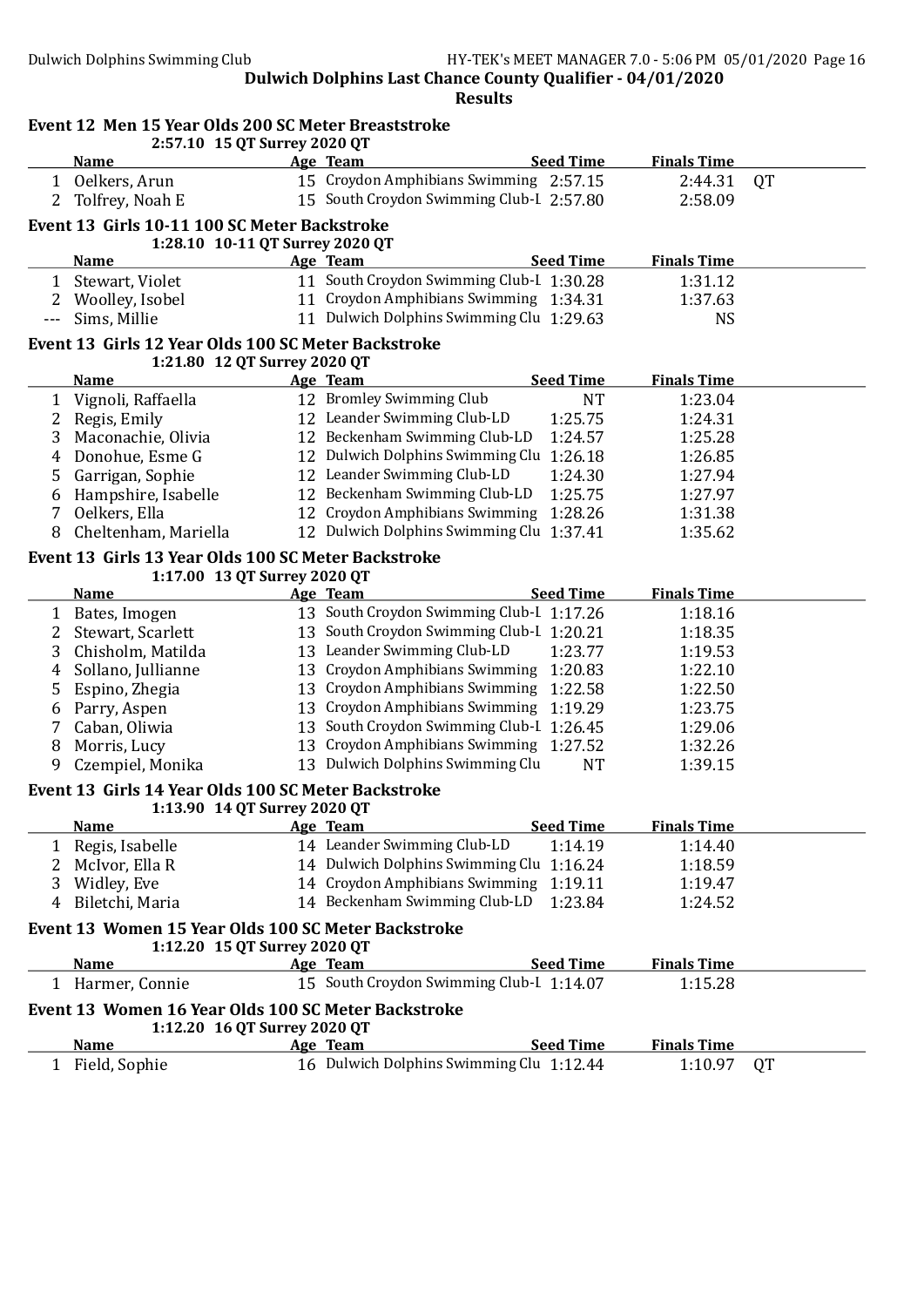|                | (Event 13 Women 16 Year Olds 100 SC Meter Backstroke)                              |                                                      |                    |           |
|----------------|------------------------------------------------------------------------------------|------------------------------------------------------|--------------------|-----------|
|                | <b>Name</b>                                                                        | <b>Seed Time</b><br>Age Team                         | <b>Finals Time</b> |           |
|                | 2 Woolley, Anna E                                                                  | 16 Croydon Amphibians Swimming 1:14.14               | 1:14.69            |           |
|                | Event 13 Boys 10-11 100 SC Meter Backstroke                                        |                                                      |                    |           |
|                | 1:28.40 10-11 QT Surrey 2020 QT                                                    |                                                      |                    |           |
|                | <b>Name</b>                                                                        | <b>Seed Time</b><br>Age Team                         | <b>Finals Time</b> |           |
|                | 1 Raga, Elijah S                                                                   | 11 Dulwich Dolphins Swimming Clu 1:27.77             | 1:28.35            | <b>QT</b> |
| $\mathbf{2}$   | Sunil, KK                                                                          | 10 Croydon Amphibians Swimming 1:35.15               | 1:34.91            |           |
|                | 3 Pane, James                                                                      | 11 Dulwich Dolphins Swimming Clu 1:35.75             | 1:38.00            |           |
|                | Event 13 Boys 12 Year Olds 100 SC Meter Backstroke                                 |                                                      |                    |           |
|                | 1:22.40 12 QT Surrey 2020 QT                                                       |                                                      |                    |           |
|                | <b>Name</b>                                                                        | <b>Seed Time</b><br>Age Team                         | <b>Finals Time</b> |           |
|                | 1 Jennings, Joe I                                                                  | 12 Leander Swimming Club-LD<br>1:22.96               | 1:21.72            | QT        |
| 2              | Kokkini, Harri                                                                     | 12 Beckenham Swimming Club-LD<br>1:26.91             | 1:26.81            |           |
| 3              | Krens, Jake                                                                        | 12 Leander Swimming Club-LD<br><b>NT</b>             | 1:33.44            |           |
| 4              | Blackburn, Xavier                                                                  | 12 Dulwich Dolphins Swimming Clu 1:30.19             | 1:33.87            |           |
| 5              | Catani, Matteo                                                                     | 12 Dulwich Dolphins Swimming Clu 1:39.91             | 1:37.81            |           |
|                | Event 13 Boys 13 Year Olds 100 SC Meter Backstroke                                 |                                                      |                    |           |
|                | 1:19.20 13 QT Surrey 2020 QT                                                       |                                                      |                    |           |
|                | <b>Name</b>                                                                        | <b>Seed Time</b><br>Age Team                         | <b>Finals Time</b> |           |
|                | 1 Turner, Patrick                                                                  | 13 Croydon Amphibians Swimming 1:24.47               | 1:25.46            |           |
| $\overline{2}$ | Sandigursky, Alexander                                                             | 13 Beckenham Swimming Club-LD<br>1:32.78             | 1:34.35            |           |
|                | Event 13 Boys 14 Year Olds 100 SC Meter Backstroke                                 |                                                      |                    |           |
|                | 1:13.70 14 QT Surrey 2020 QT                                                       |                                                      |                    |           |
|                | <b>Name</b>                                                                        | <b>Seed Time</b><br>Age Team                         | <b>Finals Time</b> |           |
|                | 1 Findell, Noah                                                                    | 14 Croydon Amphibians Swimming 1:16.78               | 1:16.04            |           |
| 2              | Thomas, Sonny                                                                      | 14 Leander Swimming Club-LD<br>1:14.82               | 1:16.06            |           |
|                | Event 14 Girls 10-11 100 SC Meter Butterfly                                        |                                                      |                    |           |
|                | 1:35.00 10-11 QT Surrey 2020 QT                                                    |                                                      |                    |           |
|                | <b>Name</b>                                                                        | <b>Seed Time</b><br>Age Team                         | <b>Finals Time</b> |           |
|                | 1 Butler, Ethel K                                                                  | 11 Dulwich Dolphins Swimming Clu 1:37.25             | 1:29.44            | QT        |
| $\overline{2}$ | Garner, Amelia                                                                     | 11 Leander Swimming Club-LD<br>1:35.23               | 1:30.75            | QT        |
| 3              | Stoyanova, Sofia                                                                   | 11 Dulwich Dolphins Swimming Clu 1:38.25             | 1:33.12            | QT        |
| 4              | Holdom, Isi                                                                        | 11 Dulwich Dolphins Swimming Clu 1:41.00             | 1:48.22            |           |
| 5              | Hulston, Bella                                                                     | 11 Dulwich Dolphins Swimming Clu<br><b>NT</b>        | 1:50.93            |           |
|                |                                                                                    |                                                      |                    |           |
|                | Event 14 Girls 12 Year Olds 100 SC Meter Butterfly<br>1:28.20 12 QT Surrey 2020 QT |                                                      |                    |           |
|                | <b>Name</b>                                                                        | <b>Seed Time</b>                                     | <b>Finals Time</b> |           |
|                |                                                                                    | Age Team<br>12 Dulwich Dolphins Swimming Clu 1:31.10 |                    |           |
|                | 1 Holohan, Ava                                                                     | 12 Beckenham Swimming Club-LD                        | 1:31.09            |           |
| 2              | Maconachie, Olivia                                                                 | 1:39.66                                              | 1:33.03            |           |
|                | Event 14 Girls 13 Year Olds 100 SC Meter Butterfly                                 |                                                      |                    |           |
|                | 1:21.00 13 QT Surrey 2020 QT<br><b>Name</b>                                        | <b>Seed Time</b><br>Age Team                         | <b>Finals Time</b> |           |
|                |                                                                                    | 13 Leander Swimming Club-LD                          |                    |           |
| 1              | Hufton, Lucy                                                                       | 1:22.32                                              | 1:22.56            |           |
|                | James, Rosemary                                                                    | 13 Beckenham Swimming Club-LD<br>1:24.08             | 1:22.81            |           |
| 3              | Counsell, Lillian                                                                  | 13 Beckenham Swimming Club-LD<br>1:28.94             | 1:24.41            |           |
| ---            | Parry, Aspen                                                                       | 13 Croydon Amphibians Swimming<br>1:21.88            | <b>NS</b>          |           |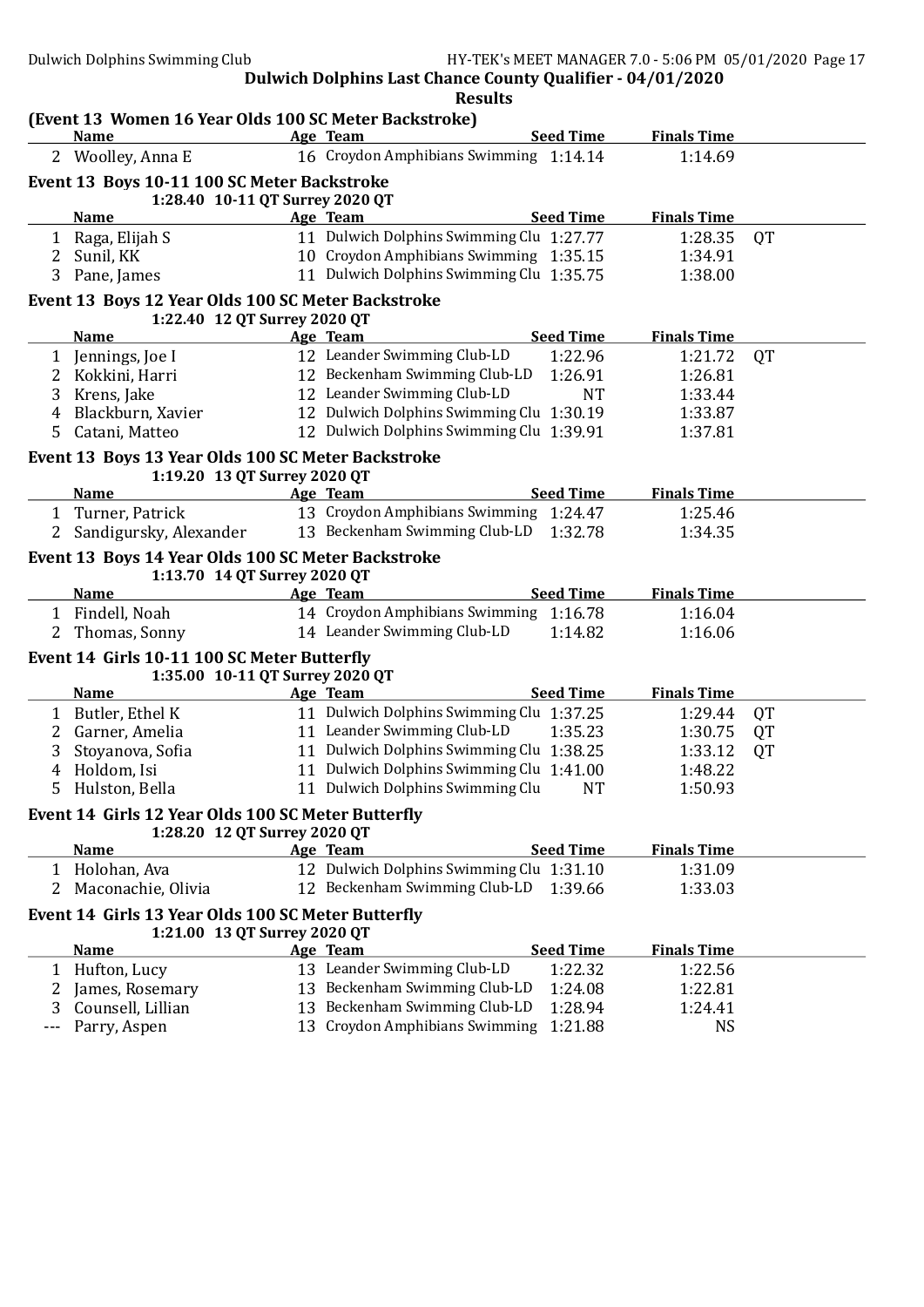|                | Event 14 Girls 14 Year Olds 100 SC Meter Butterfly<br>1:14.80 14 QT Surrey 2020 QT |                                          |                  |                    |           |
|----------------|------------------------------------------------------------------------------------|------------------------------------------|------------------|--------------------|-----------|
|                | <b>Name</b>                                                                        | Age Team                                 | <b>Seed Time</b> | <b>Finals Time</b> |           |
|                | 1 Doring, Lucy                                                                     | 14 Dulwich Dolphins Swimming Clu 1:15.96 |                  | 1:14.13            | <b>QT</b> |
| 2              | Taylor, Charlotte                                                                  | 14 Dulwich Dolphins Swimming Clu 1:15.73 |                  | 1:16.80            |           |
| 3              | Demoglu, Mina M                                                                    | 14 Dulwich Dolphins Swimming Clu 1:17.20 |                  | 1:19.53            |           |
| ---            | Widley, Eve                                                                        | 14 Croydon Amphibians Swimming 1:19.24   |                  | <b>NS</b>          |           |
|                | Event 14 Women 16 Year Olds 100 SC Meter Butterfly<br>1:12.40 16 QT Surrey 2020 QT |                                          |                  |                    |           |
|                | <b>Name</b>                                                                        | Age Team                                 | <b>Seed Time</b> | <b>Finals Time</b> |           |
|                | 1 Welsh, Tabitha K                                                                 | 16 South Croydon Swimming Club-I 1:16.17 |                  | 1:18.75            |           |
|                | Event 14 Boys 10-11 100 SC Meter Butterfly                                         |                                          |                  |                    |           |
|                | 1:42.10 10-11 QT Surrey 2020 QT                                                    |                                          |                  |                    |           |
|                | <b>Name</b>                                                                        | Age Team                                 | <b>Seed Time</b> | <b>Finals Time</b> |           |
|                | 1 Johnson, Alberto                                                                 | 11 Beckenham Swimming Club-LD            | 1:44.28          | 1:39.72            | <b>QT</b> |
|                | Event 14 Boys 12 Year Olds 100 SC Meter Butterfly<br>1:27.10 12 QT Surrey 2020 QT  |                                          |                  |                    |           |
|                | <b>Name</b>                                                                        | Age Team                                 | <b>Seed Time</b> | <b>Finals Time</b> |           |
|                | 1 Jennings, Joe I                                                                  | 12 Leander Swimming Club-LD              | 1:29.07          | 1:28.81            |           |
|                | 2 Blackburn, Xavier                                                                | 12 Dulwich Dolphins Swimming Clu         | <b>NT</b>        | 1:53.94            |           |
|                | Event 14 Boys 14 Year Olds 100 SC Meter Butterfly<br>1:16.00 14 QT Surrey 2020 QT  |                                          |                  |                    |           |
|                | <b>Name</b><br><u> The Communication</u>                                           | Age Team                                 | <b>Seed Time</b> | <b>Finals Time</b> |           |
|                | 1 Holdom, Odin                                                                     | 14 Dulwich Dolphins Swimming Clu 1:19.84 |                  | 1:18.97            |           |
|                | 2 Ashdown-Parkes, Tao                                                              | 14 Croydon Amphibians Swimming 1:24.33   |                  | 1:22.23            |           |
| 3              | Roman, Paul M                                                                      | 14 Dulwich Dolphins Swimming Clu 1:20.28 |                  | 1:23.31            |           |
|                | Ash, Peter                                                                         | 14 Dulwich Dolphins Swimming Clu 1:18.18 |                  | <b>NS</b>          |           |
|                | Holohan, Thomas                                                                    | 14 Dulwich Dolphins Swimming Clu 1:18.24 |                  | <b>NS</b>          |           |
|                | Event 14 Men 15 Year Olds 100 SC Meter Butterfly<br>1:10.50 15 QT Surrey 2020 QT   |                                          |                  |                    |           |
|                | <b>Name</b>                                                                        | Age Team                                 | <b>Seed Time</b> | <b>Finals Time</b> |           |
|                | 1 Callaway, Jasper                                                                 | 15 Dulwich Dolphins Swimming Clu 1:10.61 |                  | 1:06.25            | QT        |
| $\mathbf{2}$   | Ung, Alex                                                                          | 15 Dulwich Dolphins Swimming Clu 1:12.84 |                  | 1:12.66            |           |
| 3 <sup>1</sup> | el Sayed, Ali E                                                                    | 15 Croydon Amphibians Swimming 1:10.00   |                  | 1:17.25            |           |
|                | Event 14 Men 17 & Over 100 SC Meter Butterfly<br>1:03.40 17&O QT Surrey 2020 QT    |                                          |                  |                    |           |
|                | <b>Name</b>                                                                        | Age Team                                 | <b>Seed Time</b> | <b>Finals Time</b> |           |
| $\mathbf{1}$   | Findlay, Ben                                                                       | 17 Leander Swimming Club-LD              | 1:04.87          | 1:05.44            |           |
|                | Event 15 Girls 10-11 50 SC Meter Freestyle<br>36.10 10-11 QT Surrey 2020 QT        |                                          |                  |                    |           |
|                | <b>Name</b>                                                                        | Age Team                                 | <b>Seed Time</b> | <b>Finals Time</b> |           |
| $\mathbf{1}$   | Ciccardini, Zoe                                                                    | 10 Croydon Amphibians Swimming           | 36.22            | 35.19              | QT        |
| 2              | Stoyanova, Sofia                                                                   | 11 Dulwich Dolphins Swimming Clu         | 36.22            | 35.50              | <b>QT</b> |
| 3              | Calligeris, Olivia                                                                 | 11 Croydon Amphibians Swimming           | 36.22            | 35.56              | QT        |
| 4              | Sims, Millie                                                                       | 11 Dulwich Dolphins Swimming Clu         | 36.57            | 36.35              |           |
| 5              | Smith, Amelia                                                                      | 10 South Croydon Swimming Club-I         | 38.83            | 36.47              |           |
| 6              | Young, Octavia                                                                     | 11 Leander Swimming Club-LD              | 37.36            | 36.54              |           |
| 7              | Charuk, Amelia                                                                     | 11 Leander Swimming Club-LD              | 37.88            | 36.81              |           |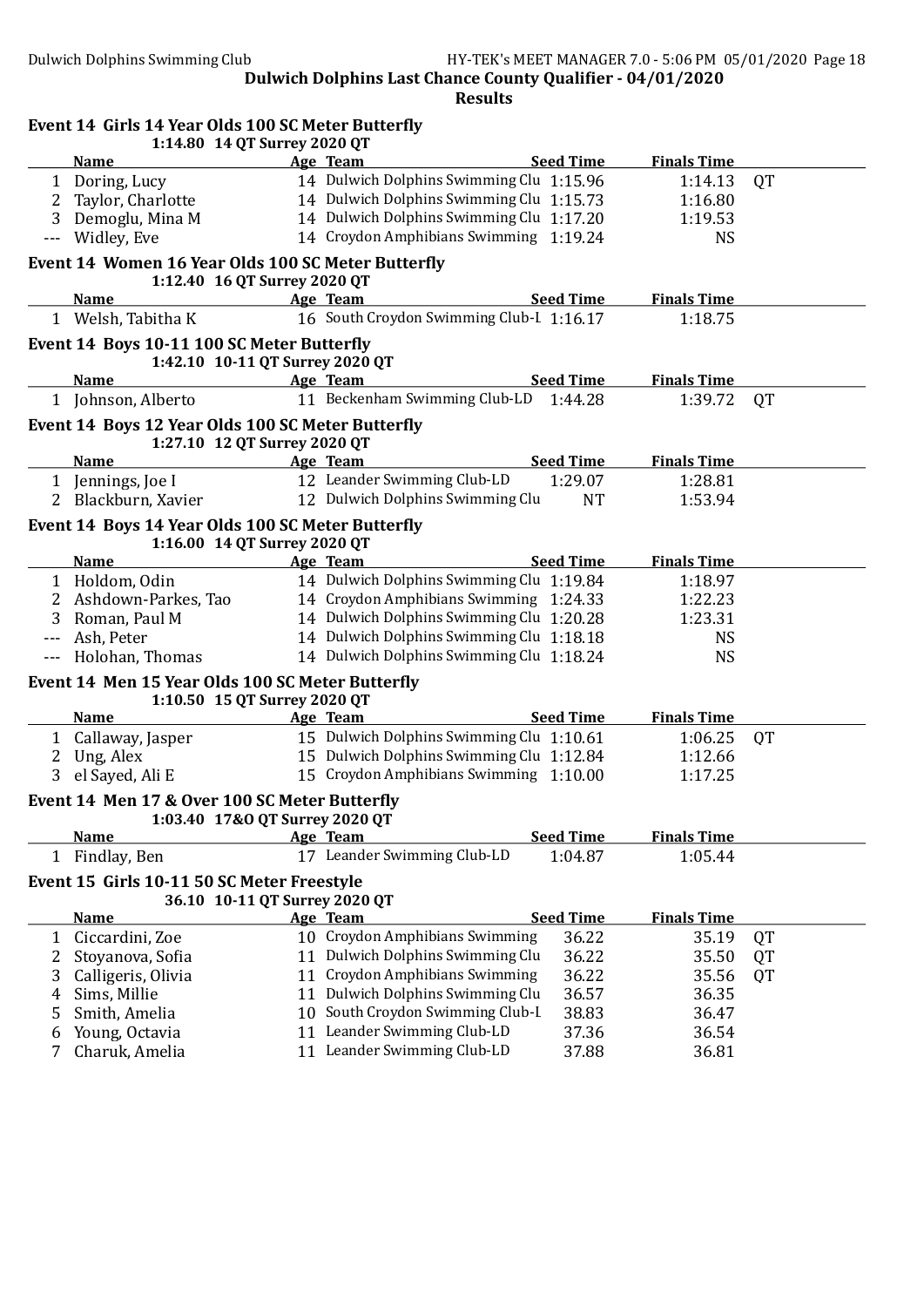(Event 15 Girls 10-11 50 SC Meter Freestyle)

|              | <b>Name</b>                                       | Age Team                         | <b>Seed Time</b> | <b>Finals Time</b> |    |
|--------------|---------------------------------------------------|----------------------------------|------------------|--------------------|----|
|              | 8 Holdom, Isi                                     | 11 Dulwich Dolphins Swimming Clu | 38.09            | 37.59              |    |
| 9            | Hulston, Bella                                    | 11 Dulwich Dolphins Swimming Clu | 36.88            | 37.81              |    |
| 10           | Deasy, Iris                                       | 11 Dulwich Dolphins Swimming Clu | 37.56            | 38.03              |    |
| 11           | Woolley, Isobel                                   | 11 Croydon Amphibians Swimming   | 38.39            | 38.34              |    |
| 12           | Murray, Lara                                      | 11 Croydon Amphibians Swimming   | 42.62            | 42.28              |    |
|              | Event 15 Girls 12 Year Olds 50 SC Meter Freestyle |                                  |                  |                    |    |
|              | 34.40 12 QT Surrey 2020 QT                        |                                  |                  |                    |    |
|              | <b>Name</b>                                       | Age Team                         | <b>Seed Time</b> | <b>Finals Time</b> |    |
| 1            | Hampshire, Isabelle                               | 12 Beckenham Swimming Club-LD    | 33.02            | 33.09              | QT |
| 2            | Asquith, Olivia                                   | 12 Dulwich Dolphins Swimming Clu | 34.51            | 33.44              | QT |
| 3            | Blythe, Mia                                       | 12 Leander Swimming Club-LD      | 34.51            | 34.53              |    |
| 4            | Serrant, Nina                                     | 12 Leander Swimming Club-LD      | 34.93            | 35.69              |    |
| 5            | Oelkers, Ella                                     | 12 Croydon Amphibians Swimming   | 36.16            | 35.93              |    |
| 6            | Ciccardini, Tess                                  | 12 Croydon Amphibians Swimming   | 34.95            | 36.60              |    |
| 7            | Gironella, Isabel                                 | 12 Croydon Amphibians Swimming   | 42.74            | 41.62              |    |
|              |                                                   |                                  |                  |                    |    |
|              | Event 15 Girls 13 Year Olds 50 SC Meter Freestyle |                                  |                  |                    |    |
|              | 32.60 13 QT Surrey 2020 QT                        |                                  |                  |                    |    |
|              | <b>Name</b>                                       | Age Team                         | <b>Seed Time</b> | <b>Finals Time</b> |    |
| $\mathbf{1}$ | Stewart, Scarlett                                 | 13 South Croydon Swimming Club-I | 33.02            | 32.84              |    |
| 2            | Bruin, Nell                                       | 13 Beckenham Swimming Club-LD    | 33.31            | 32.90              |    |
| 3            | Sollano, Jullianne                                | 13 Croydon Amphibians Swimming   | 33.45            | 33.08              |    |
| 4            | Li, Annabel                                       | 13 Leander Swimming Club-LD      | 36.22            | 33.82              |    |
| 5            | Phillips, Cerys F                                 | 13 South Croydon Swimming Club-I | 34.75            | 33.94              |    |
| 6            | Findlay, Skye                                     | 13 Leander Swimming Club-LD      | 34.15            | 35.75              |    |
| 7            | Morris, Lucy                                      | 13 Croydon Amphibians Swimming   | 33.10            | 36.00              |    |
| 8            | Czempiel, Monika                                  | 13 Dulwich Dolphins Swimming Clu | <b>NT</b>        | 42.43              |    |
|              | Event 15 Girls 14 Year Olds 50 SC Meter Freestyle |                                  |                  |                    |    |
|              | 30.80 14 QT Surrey 2020 QT                        |                                  |                  |                    |    |
|              | <b>Name</b>                                       | Age Team                         | <b>Seed Time</b> | <b>Finals Time</b> |    |
| 1            | Malhotra, Maya E                                  | 14 Croydon Amphibians Swimming   | 31.79            | 31.22              |    |
| 2            | Taylor, Charlotte                                 | 14 Dulwich Dolphins Swimming Clu | 31.22            | 31.37              |    |
| 3            | Garner, Bea                                       | 14 Leander Swimming Club-LD      | 31.40            | 31.63              |    |
| 4            | Demoglu, Mina M                                   | 14 Dulwich Dolphins Swimming Clu | 31.64            | 31.69              |    |
| 5            | Widley, Eve                                       | 14 Croydon Amphibians Swimming   | 31.52            | 32.02              |    |
| 6            | Bloomfield, Amber                                 | 14 Croydon Amphibians Swimming   | 33.35            | 32.22              |    |
| 7            | Henderson, Zoe                                    | 14 Dulwich Dolphins Swimming Clu | 32.25            | 32.62              |    |
| 8            | Cooper, Eloise                                    | 14 South Croydon Swimming Club-I | 32.92            | 32.94              |    |
| 9            | McIvor, Ella R                                    | 14 Dulwich Dolphins Swimming Clu | 32.20            | 33.07              |    |
| 10           | Pacciana, Isabella                                | 14 Dulwich Dolphins Swimming Clu | 32.37            | 33.44              |    |
| 11           | Biletchi, Maria                                   | 14 Beckenham Swimming Club-LD    | 33.75            | 33.97              |    |
| $ -$         | Birrane, Evan                                     | 14 Dulwich Dolphins Swimming Clu | 32.16            | DQ                 |    |
|              | 4.4 Start before starting signal                  |                                  |                  |                    |    |
|              | Event 15 Women 15 Year Olds 50 SC Meter Freestyle |                                  |                  |                    |    |
|              | 30.20 15 QT Surrey 2020 QT                        |                                  |                  |                    |    |
|              | <b>Name</b>                                       | Age Team                         | <b>Seed Time</b> | <b>Finals Time</b> |    |
|              | Ellender, Olivia                                  | 15 Dulwich Dolphins Swimming Clu | 30.43            | 30.35              |    |
| 2            | Fisher, Morgan                                    | 15 Croydon Amphibians Swimming   | 31.03            | 31.00              |    |
| 3            | Hardy, Ella                                       | 15 South Croydon Swimming Club-I | 30.47            | 31.13              |    |
| 4            | Briers, Melissa                                   | 15 South Croydon Swimming Club-I | 32.30            | 31.90              |    |
|              |                                                   |                                  |                  |                    |    |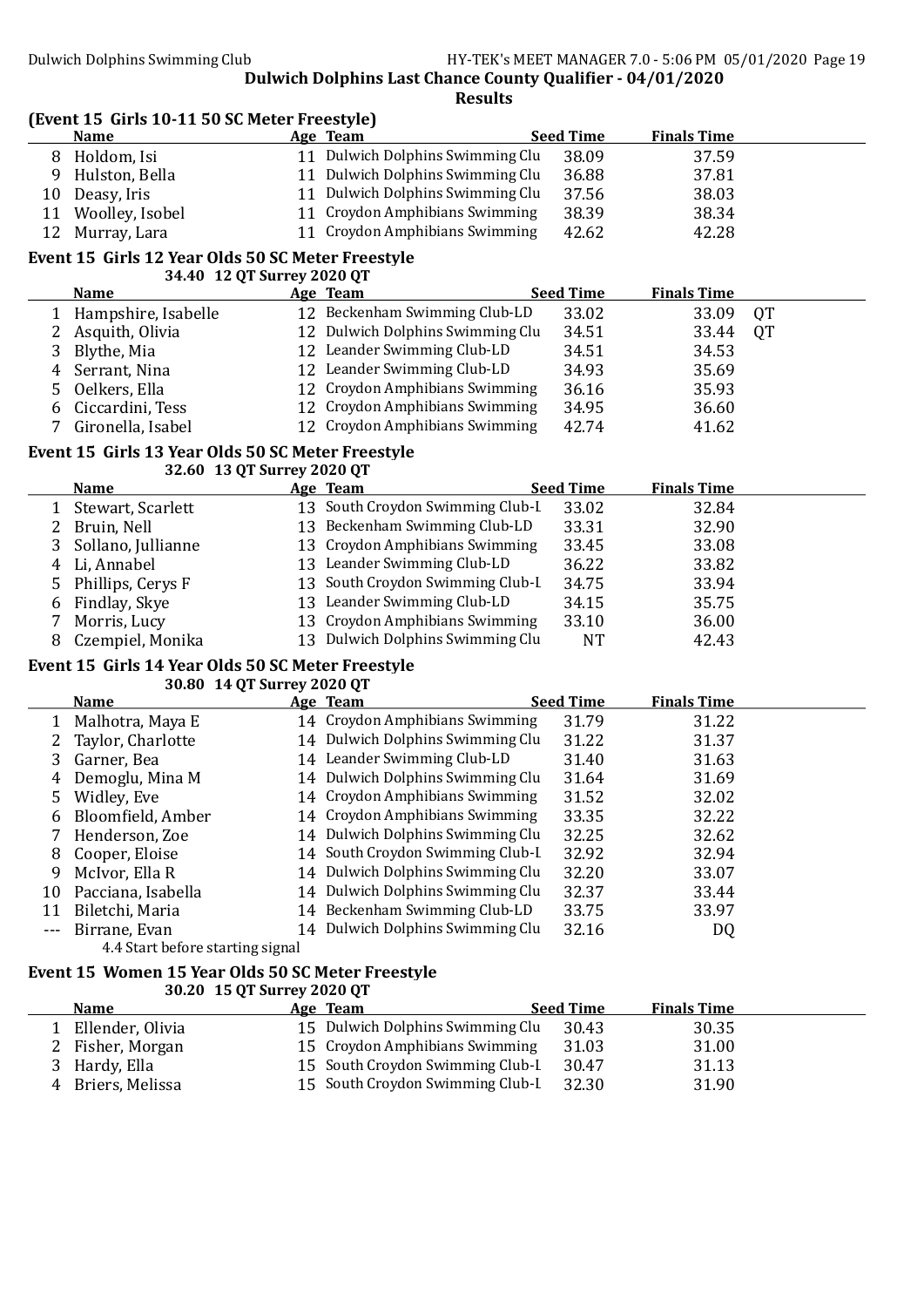Event 15 Women 16 Year Olds 50 SC Meter Freestyle

Dulwich Dolphins Last Chance County Qualifier - 04/01/2020 Results

30.20 16 QT Surrey 2020 QT Name Age Team Seed Time Finals Time 1 Field, Sophie 16 Dulwich Dolphins Swimming Clu 29.48 28.94 OT 2 Welsh, Tabitha K 16 South Croydon Swimming Club-L 31.70 31.00 3 Jennings, Marina 16 Leander Swimming Club-LD 31.10 31.50 4 Catani, Giulia 16 Dulwich Dolphins Swimming Clu 32.90 32.64 5 Dalton, Charlotte 16 Dulwich Dolphins Swimming Clu 32.58 33.41<br>-- Huddart-Ouabdesslam. Lara 16 Dulwich Dolphins Swimming Clu 31.50 NS Huddart-Ouabdesslam, Lara 16 Dulwich Dolphins Swimming Clu 31.50 NS Event 15 Women 17 & Over 50 SC Meter Freestyle 30.20 17&O QT Surrey 2020 QT Name Age Team Seed Time Finals Time 1 Gelati-Gurruchaga, Lara 17 Leander Swimming Club-LD 30.53 30.12 QT Event 15 Boys 10-11 50 SC Meter Freestyle 36.00 10-11 QT Surrey 2020 QT Name Age Team Seed Time Finals Time 1 Sinclair, Harry 11 Dulwich Dolphins Swimming Clu 37.68 35.43 OT 2 Johnson, Alberto 11 Beckenham Swimming Club-LD NT 35.47 QT<br>3 Gironella, Alister 10 Croydon Amphibians Swimming 38.04 36.29 3 Gironella, Alister 10 Croydon Amphibians Swimming 38.04 36.29 4 Sorel, Teo 10 Croydon Amphibians Swimming 40.78 36.81 5 Nagpaul, Aidan 11 Beckenham Swimming Club-LD 38.31 37.06 6 Piper, Ethan 11 South Croydon Swimming Club-L 36.32 37.37 7 Silva, Jacob 10 Croydon Amphibians Swimming 37.95 38.13 8 Byatt, Thomas 11 Leander Swimming Club-LD 37.32 38.94 9 Pane, James 11 Dulwich Dolphins Swimming Clu 38.95 39.26 10 Colman, Stanley 11 Dulwich Dolphins Swimming Clu 40.26 39.40 11 Sinclair, Freddy 10 Dulwich Dolphins Swimming Clu 40.59 39.56 12 Sunil, KK 10 Croydon Amphibians Swimming 38.62 40.18 13 O'Neill, Harley 10 Beckenham Swimming Club-LD 41.59 42.12 Event 15 Boys 12 Year Olds 50 SC Meter Freestyle 35.10 12 QT Surrey 2020 QT Name Age Team Seed Time Finals Time 1 Kokkini, Harri 12 Beckenham Swimming Club-LD 33.53 32.97 QT 2 Catani, Matteo 12 Dulwich Dolphins Swimming Clu 35.95 35.32 3 Crowther, Jack 12 South Croydon Swimming Club-L 42.74 35.65 4 Krens, Jake 12 Leander Swimming Club-LD 36.86 36.12 5 McLennon-Defoe, Maximus 12 Woodside 36.28 36.33 Blackburn, Xavier 12 Dulwich Dolphins Swimming Clu 37.61 NS Event 15 Boys 13 Year Olds 50 SC Meter Freestyle 32.80 13 QT Surrey 2020 QT Name Age Team Seed Time Finals Time 1 Fitzgerald, Joseph A 13 Croydon Amphibians Swimming 33.54 32.53 OT 2 Stephenson, Ollie 13 Dulwich Dolphins Swimming Clu 33.09 34.00 3 Guilar, Oliver 13 Dulwich Dolphins Swimming Clu 34.65 34.50 --- Turner, Patrick 13 Croydon Amphibians Swimming 34.62 NS Event 15 Boys 14 Year Olds 50 SC Meter Freestyle 30.00 14 QT Surrey 2020 QT Name Age Team Seed Time Finals Time 1 Southward, Ethan 14 Beckenham Swimming Club-LD 31.10 28.31 QT